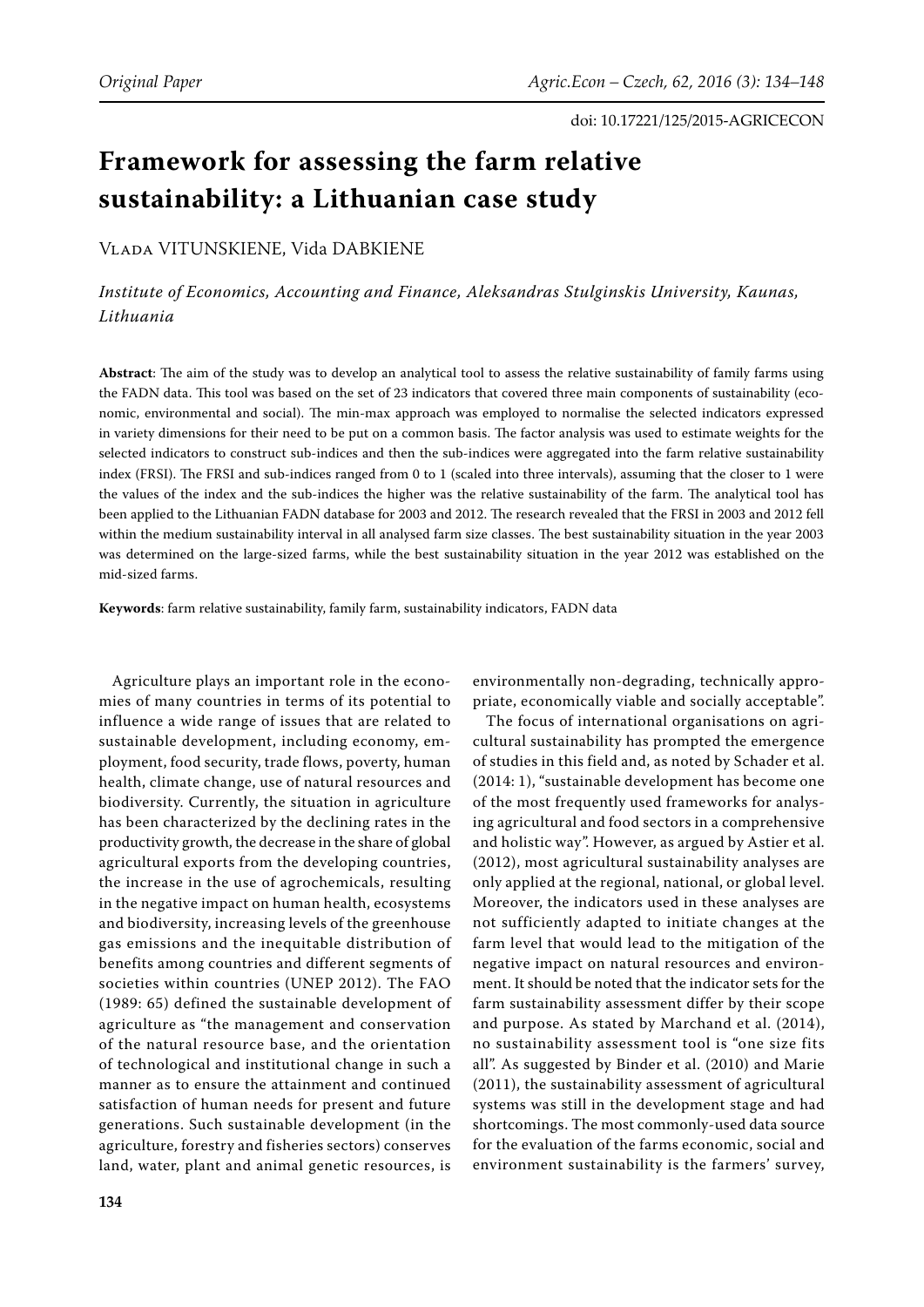employing a structured questionnaire or/and an indepth interview (Sauvenier et al. 2005; Urutyan and Thalman 2011; Jalilian 2012). Therefore, recently the available databases as information sources such as the EU Farm Accountancy Data Network (FADN) have been employed (Longhitano et al. 2012; Van der Meulen et al. 2013; Barnes and Thomson 2014; Ryan et al. 2014; et al.). In the previous farms sustainability studies using the FADN data, Westbury et al. (2011) and Gerrard et al. (2012) emphasized more the importance of the FADN on the formation of the environmental indicators, whereas Ryan et al. (2014) narrowed the environmental sustainability approach and Van Passel and Meul (2012) did not develop social indicators. Moreover, in some researches concentrating particularly on a certain faming type (Van der Meulen et al. 2013), on the sustainability intensification concept (Barnes and Thompson, 2014) and on the regional context of farming (Longhitano et al. 2012), the specific sets of indicators for the farm sustainability assessment were developed. On other hand, as the FADN originally was developed for measuring the farm's income and economic performance, the developed indicators should be verified in the new context (Gerrard et al. 2012).

Farm sustainability assessments were conducted in some countries, such as the Belgium (Sauvenier et al. 2005), Spain (Gomez-Limon and Sanchez-Fernandez 2010), Iran (Jalilian 2012), the Netherlands (Van der Meulen et al. 2013), Armenia (Urutyan and Thalman 2011), Greece (Dantsis et al. 2010), the Veneto region in Italy (Longhitano et al. 2012), Scotland (Barnes and Thompson 2014) and Ireland (Ryan et al. 2014). In Lithuania, the farm sustainability has so far been analysed from the perspective of organic farming only (Čiegis 2009; Skulskis 2010). Our research interests focus on the assessment of the farm sustainability in Lithuania. The study outlines the development of an analytical tool to assess relative sustainability of family farms using the FADN data.

# **MATERIAL AND METHODS**

Marchand et al. (2014) suggested two working definitions of the sustainability assessment tools at the farm level, i.e. the full sustainability assessment (FSA) and the rapid sustainability assessment (RSA). The FSA tools use detailed farm data and/or expert information, require trained advisers and/ or expert visits to gather data, and are rather long and expensive in duration. The RSA tools use the farmer's knowledge or the readily available data, allow auditing by the farmers or advisers, and are relatively short in duration. The RSA tools are more directed toward learning and can act as a trigger for the farmers to become interested in farm sustainability. Furthermore, such an assessment can raise the farmers' awareness and reveal particular problems or barriers in the development of farm sustainability. When farmers get interested in sustainability, or its specific aspects, they can concentrate on monitoring these particular aspects by using the FSA tools. The authors stress the farmer's knowledge and the readily available data as sources of information for the RSA tool. Our study focuses on the FADN data. In Lithuania, the farm sustainability has not been investigated yet. Therefore, the arm sustainability concept is new and raises a number of issues to be discussed between decision makers such as farmers, policy makers and other stakeholders.

To develop a farm-level relative sustainability index (FRSI), the OECD (2008) guidelines were followed. Based on the indicator selection principles like those of Bellagio (Hardi and Zdan, 1997), SMART (Lockie et al. 2005) and the desired characteristics for sustainability indicators provided by Guy and Kibert (1998) FRSI was constructed. The sequence of development of the indicators sets for the FRSI is provided in Figure 1.

The first stage was meant to identify the potential indicators and the formation of their initial sets by three sustainability dimensions based on the sets of indicators and the rationale behind their selection in the earlier studies on farm sustainability (Sauvenier et al. 2005; Gomez-Limon and Sanchez-Fernandez 2010; Dantsis et al. 2010; et al.). The second stage focused on the farm sustainability indicators developed using the FADN data (Longhitano et al. 2012; Van der Meulen 2013; Barnes and Thomson 2014; et al.). The indicators that can be replicated to identify the same variables were excluded at the third stage. At the fourth stage, the additional data necessary to calculate the proxy indicators were identified. The fifth stage involved a detailed analysis of data in the farm accounting statements. The extension of the indicator sets and the elimination of the farm type-specific indicators were performed at the sixth stage. To avoid double counting at the aggregation stage analysis of the correlation between the indicators was carried out employing the Pearson's test at the seventh stage. At the eighth stage, examining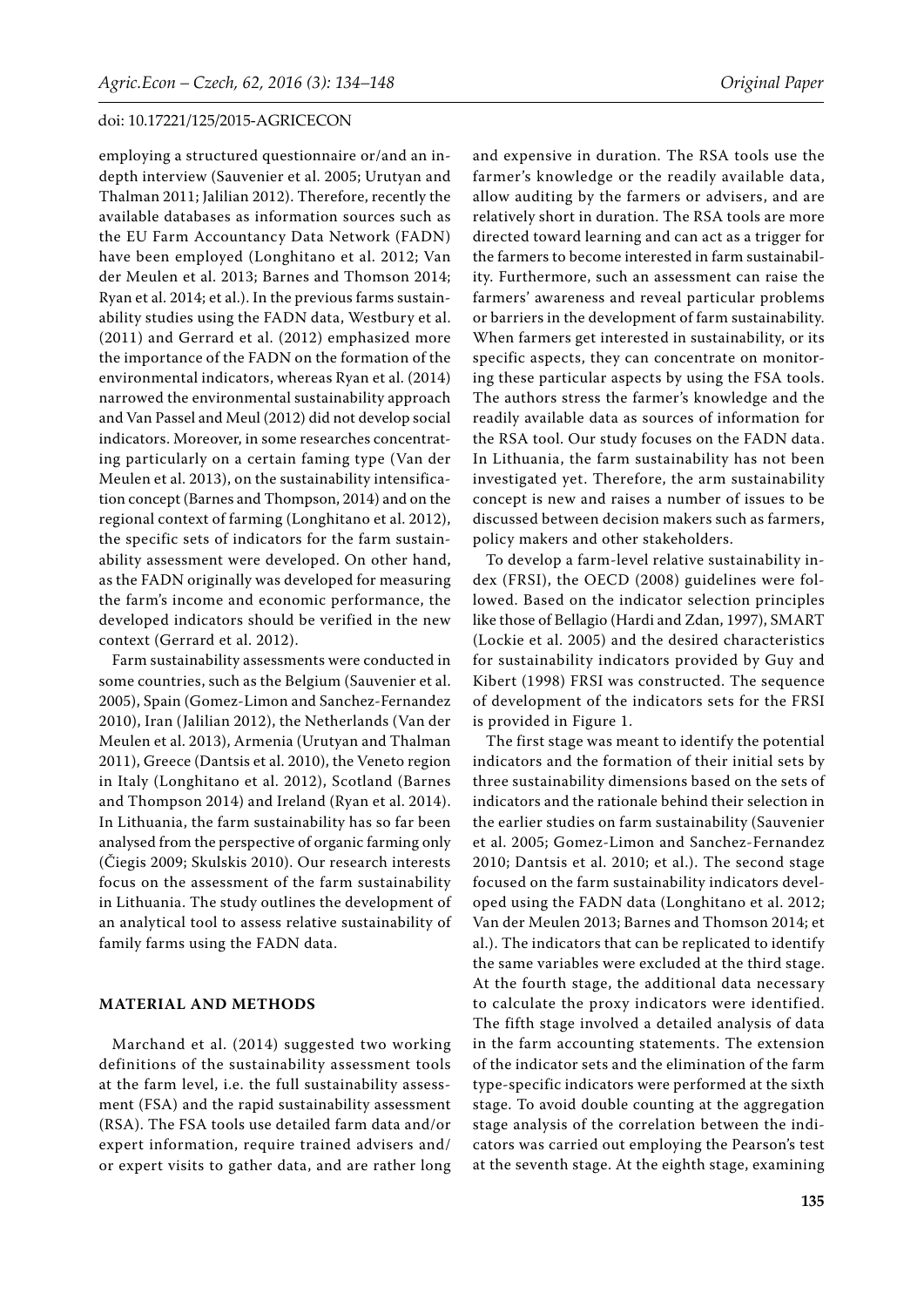

Figure 1. Succession of composition of indicators for farm sustainability assessment using the FADN data

the prepared set of indicators for the farm relative sustainability assessment by validating the coverage of the subthemes as a reference the Sustainability Assessment in Food and Agriculture Systems (SAFA) Guidelines (FAO 2013) were employed. Therefore, the SAFA is a globally applicable guiding framework for the sustainability assessments in the food and agricultural sector. Moreover, Schader et al. (2014) proposed to apply the SAFA to assess the analytical tools that are developed for the farm sustainability assessment.

The final set of indicators for the relative sustainability of the farms assessment included quantitative and qualitative indicators. The application of qualitative method provides a better understanding of the system performance as suggested by Diakaki et al. (2006). The present study was initiated to develop qualitative indicators to evaluate environmentally friendly farming (environmental dimension), the pluriactivity of the farmer himself/herself and other family members, the workload exceeded, the farming continuity and the farmer's age (social dimension).

*Economic dimension.* The developed indicators for evaluation of the economic sustainability of farms are presented in Table 1. No strong correlations were found between the developed economic indicators what could have confirmed that these indicators could have been adapted to the farm sustainability analysis. Based on the reviewed literature and data derived from the FADN (Longhitano et al. 2012; Van der Meulen et al. 2013; et al.), the most commonly used economic indicators refer to the farm's productivity and profitability. At present, the studies developed using farmers' survey employ variables such as the farm economic stability, economic viability, independence, transferability, etc.

*Environmental dimension.* Seven farm level environmental indicators of sustainability are considered (Table 2). A wide variety of environmental variables were developed using the farmers' survey data such as the physical and chemical soil properties, the water quality and energy produced and consumed on the farm and other variables are presented. When FADN data is employed the analysis is limited by the data

| Table 1. Economic indicators of the farm |  |  |
|------------------------------------------|--|--|
|------------------------------------------|--|--|

|                | Notation Variable: indicator                                                                                                                      |
|----------------|---------------------------------------------------------------------------------------------------------------------------------------------------|
| e <sub>1</sub> | Labour productivity: farm gross value added per 1 annual work unit (EUR/AWU)                                                                      |
| e <sub>2</sub> | Capital productivity: ratio of farm gross value added (at basic price) to capital                                                                 |
| $e_3$          | Land productivity: farm gross value added (at basic price) per 1 hectare of UAA (EUR/ha)                                                          |
| e <sub>4</sub> | Solvency: ratio of farm total assets to total liabilities                                                                                         |
| e <sub>5</sub> | Farm income: family farm income per 1 family work unit (EUR/FWU)                                                                                  |
| $e_6$          | Fixed capital formation: investment in long-term assets per 1 hectare of UAA (EUR/ha)                                                             |
| $e_7$          | Farm diversification: ratio of revenue from other gainful activities to total farm revenue (per cent)                                             |
| $e_8$          | Farm risk management: ratio of agricultural insurance premiums (for animals, crops, technique and farm<br>buildings) to variable costs (per cent) |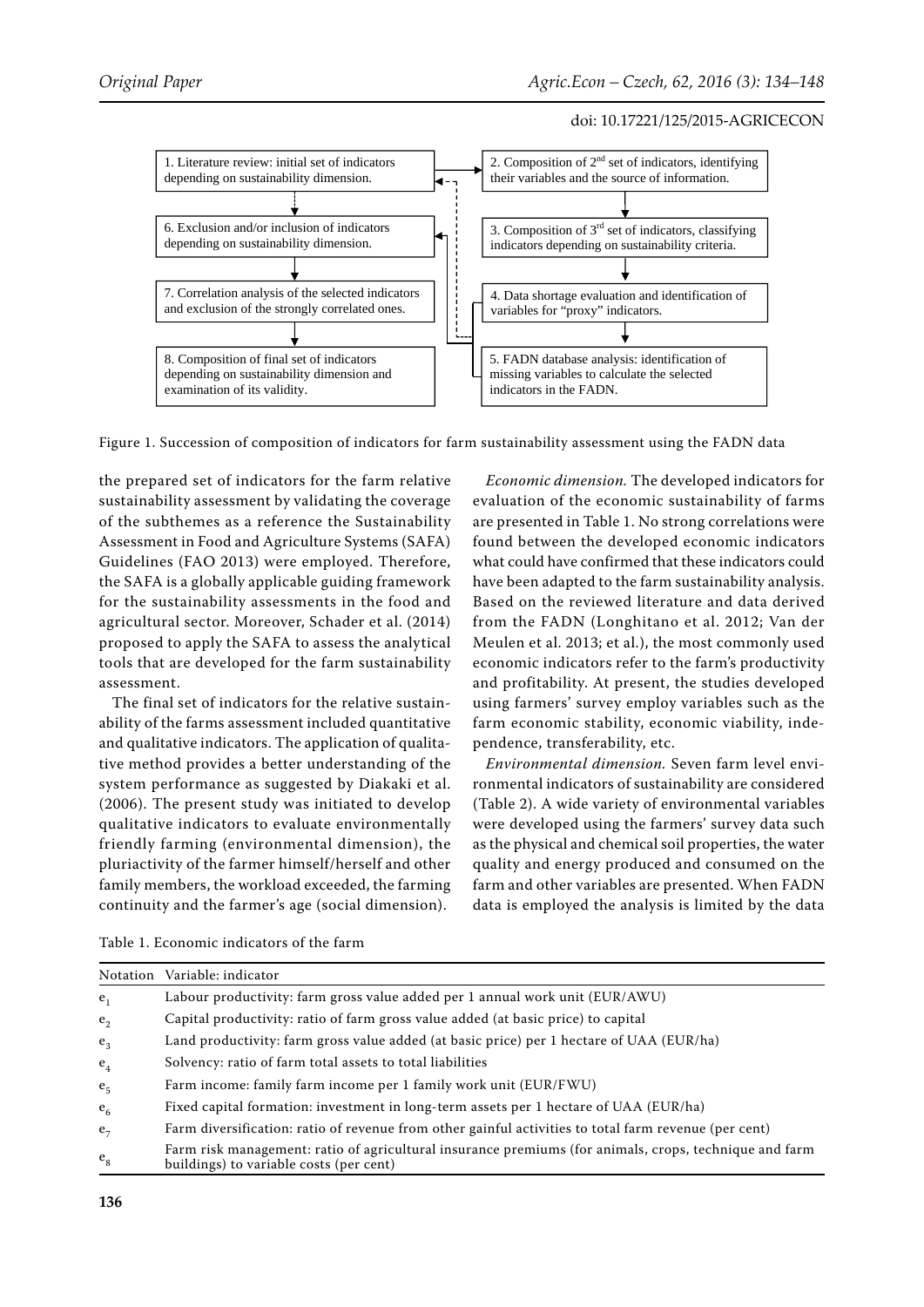|  | Table 2. Farm environmental indicators |  |
|--|----------------------------------------|--|
|--|----------------------------------------|--|

|                | Notation Variable: indicator                                                                                            |
|----------------|-------------------------------------------------------------------------------------------------------------------------|
| $n_{1}$        | Use of chemical fertilizers: amount of chemical fertilizers per hectares of UAA (kg/ha UAA)                             |
| $n_{2}$        | Use of pesticides: costs of pesticide per hectares of UAA (EUR/ha)                                                      |
| $n_3$          | GHG emission: GHG emission per 1 farm (t $CO_2$ -eq.)                                                                   |
| $n_4$          | Energy intensity: ratio of cost of electricity, equipment, heating, transport fuel and oil to farm gross value<br>added |
| n <sub>5</sub> | Biodiversity on a farm: Simpson diversity index                                                                         |
| $n_{6}$        | Meadows and pastures: share of meadows and pastures (per cent of UAA)                                                   |
| $n_{7}$        | Livestock density: livestock units per 1 hectare of UAA (LSUs/ha)                                                       |
| n <sub>8</sub> | Environment-friendly farming: organic farming, participation in agri-environmental and food quality<br>schemes (score)  |

availability. Therefore, it was common to use the variables like the fertilizer and pesticide use on farms, the landscape and biodiversity conservation, and the farming practice for assessment of environmental sustainability. To resolve the lack of data issue, the proxy indicators were developed in this study. The *use of chemical fertilizers* was derived by approximation, i.e. following Westbury et al. (2011), the amounts of fertilizer used in a farm have been derived from the information on the total expenditure on fertilizer and dividing this by a standard fertilizer cost to estimate the overall quantity used. Westbury el al. (2011) the method based on the approximation was used to derive the application of fertilizes. It should be noted that under the framework of the European Council Regulation (EU) No. 1320/2013, the collection of information on the quantities of chemical fertilizers N,  $P_2O_5$ , K<sub>2</sub>O applied on farms was launched on 1 January 2014 in Lithuania. This means a higher accuracy of the data for a further research. The greenhouse gas (GHG) emissions at the farm level were computed applying the methodology presented by Coderoni et al. (2012). The GHG emissions from chemical fertilizers were estimated, as the fertilizer quantities have not been reported in the Lithuanian FADN so far.

The correlation analysis of environmental indicators suggested a strong relationship between the fertilizer and pesticide use on farms. Nonetheless, both indicators were computed in the farm sustainability studies, as they represent different sources of pollution. The indicator of the pesticide use has been rated as the most significant and the indicator of the fertilizer use – the second by significance among the indicators of other environmental issues in the farm sustainability assessment by Dantsis et al. (2010). Therefore, they were included into the final set of indicators for the sustainability assessment of family farms within the framework of this study.

*Social dimension.* A number of diverse social variables such as labour conditions, the farmers' involvement into community activities, public decision making and trainings, the farmers' health, the quality of farm products, human-nature relationships and others were included into the farm sustainability studies based on the farmers' survey (Sauvenier et al. 2005; Van Passel and Meul 2008; Urutyan and Thalman 2011).Whereas, the family labour, labour supply, the demographic viability (farmer's age), the off-farm income are ones of the most commonly used variables to assess the farm sustainability in other recent

|            | Notation Variable: indicator                                                                                                                     |
|------------|--------------------------------------------------------------------------------------------------------------------------------------------------|
| $S_1$      | Family work: ratio of hours worked by family members to total hours worked on farm (per cent)                                                    |
| $S_2$      | Jobs on farm: total annual hours worked converted into full-time equivalents (FTE)                                                               |
| $S_3$      | Wage ratio on farm: ratio of average annual wages paid for hired workers on farm to average gross annual<br>earnings in whole economy (per cent) |
| $s_4$      | Pluriactivity: income from off-farm activities (score)                                                                                           |
| $S_5$      | Workload exceeded: annual hours worked on farm by each family member exceed 1.5 AWU (score)                                                      |
| $S_6$      | Continuity of farming: risk of abandonment of agricultural activity (score).                                                                     |
| $S_{\tau}$ | Farmer's age: under 35 years old, between 35 and 65 years old and 65 years and older (score)                                                     |

Table 3. Farm social indicators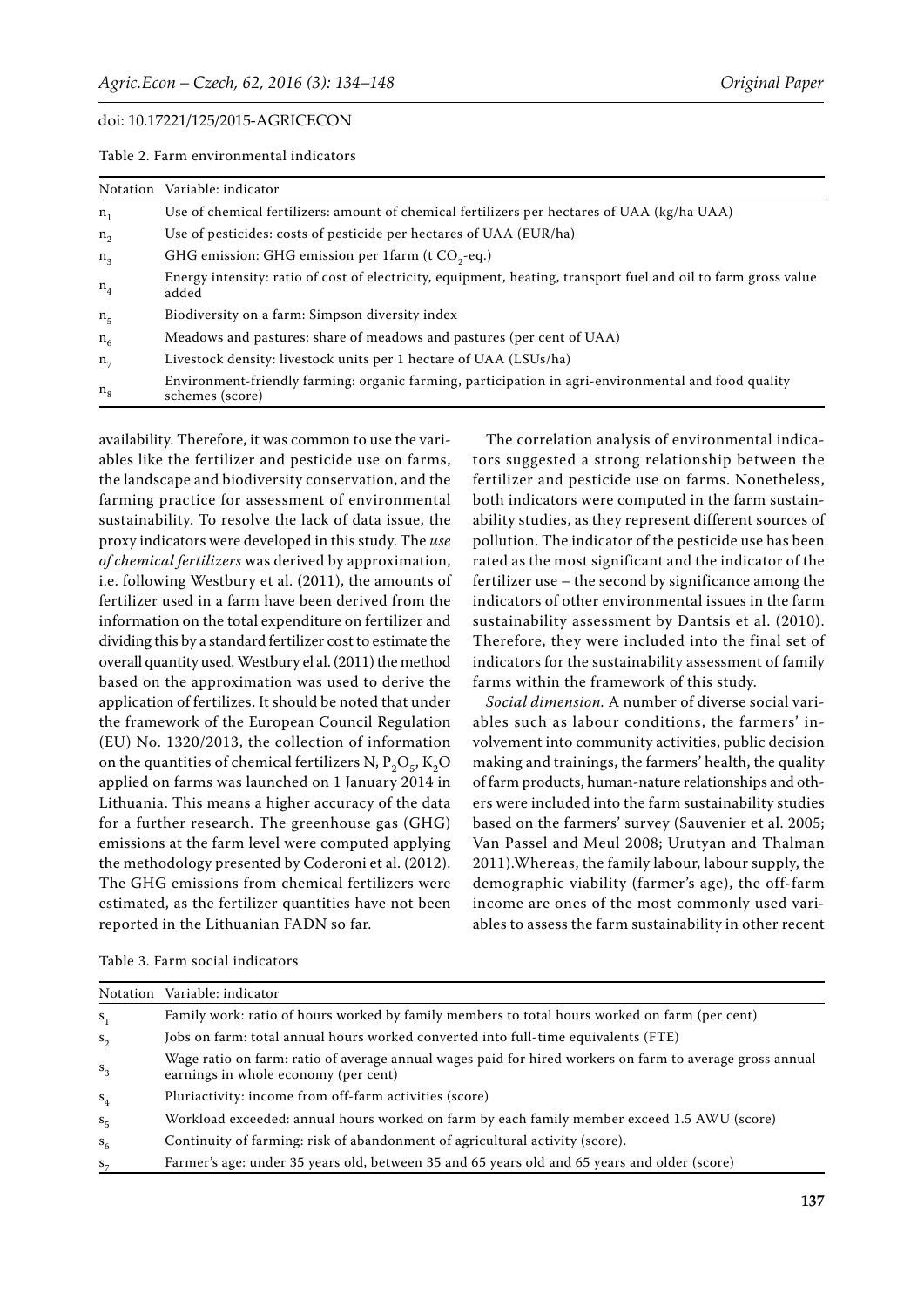studies developed using the FADN data (Longhitano et al. 2012; Barnes and Thomson 2014, Ryan et al. 2014). Seven social indicators of sustainability of family farms were developed in this study (Table 3). A strong adverse relationship was observed between the family work and the wage ratio  $(r = -0.815)$ . As the former indicator refers to internal dimension of the farm and the latter indicators concerns the external dimension related to the community's demands, both indicators were included in the final set of social indicators.

Finally, the examination of the final set of indicators by their coverage of sub-themes of the SAFA guidelines was developed. This set includes eight economic indicators that cover the SAFA economic sub-themes (such as the long-ranging investment, profitability, stability of market, employment, risk management, and value creation), eight environmental indicators that cover the SAFA environmental subthemes (such as the GHG, the soil quality, ecosystem integrity, species diversity, energy use, animal health) and seven social indicators that cover the SAFA social sub-themes (such as the quality of life, working hours, the physical and psycho-social health) .

Prior to the composition of the Farm Relative Sustainability Index (FRSI), the weights for the indicators (Tables 1 to 3) were assigned. The factorial analysis was employed using the method proposed in the Handbook on Constructing Composite Indicators (OECD 2008), namely, grouping the individual indicators with the highest factors loadings into the intermediate composite indicators. Then the intermediate composites were aggregated by assigning a weight to each one of them equal to the proportion of

Table 4. Weights estimated for the economic, environmental and social indicators based on the factor analysis

|                |        | Indicators     |        |          |        |  |
|----------------|--------|----------------|--------|----------|--------|--|
| economic       |        | environmental  |        | social   |        |  |
| notation       | weight | notation       | weight | notation | weight |  |
| $e_1$          | 0.15   | $n_{1}$        | 0.24   | $S_{1}$  | 0.24   |  |
| e <sub>2</sub> | 0.09   | $n_{2}$        | 0.22   | $S_2$    | 0.20   |  |
| $e_{\alpha}$   | 0.16   | $n_{\rm a}$    | 0.12   | $S_3$    | 0.18   |  |
| e <sub>4</sub> | 0.09   | $n_4$          | 0.08   | $S_4$    | 0.08   |  |
| e <sub>5</sub> | 0.09   | n <sub>5</sub> | 0.07   | $S_5$    | 0.06   |  |
| e <sub>6</sub> | 0.15   | $n_{6}$        | 0.06   | $S_6$    | 0.12   |  |
| e <sub>7</sub> | 0.15   | $n_{\tau}$     | 0.12   | $S_7$    | 0.12   |  |
| e <sub>8</sub> | 0.12   | $n_{\rm g}$    | 0.09   |          |        |  |
| Total          | 1.00   | Total          | 1.00   | Total    | 1.00   |  |

the explained variance in the data set. The estimated weights of the farms sustainability indicators based on the factor analysis are given in Table 4.

The set of quantitative and qualitative indicators was developed for the assessment of farm sustainability. The min-max approach was employed to normalise the quantitative indicators expressed in a variety of dimensions (Tables 1 to 3) to the aim to put them on a common basis. Then quantitative indicators were scaled from zero to 1, where zero corresponds to the worst possible value of the indicator and 1 to the best.

The qualitative indicators were normalised by ranking, where the maximum value equalled to 1, the average value equalled to 0.5 and the minimum value equalled to 0. The value of the environmental indicator (environmentally friendly farming) and the values of social indicators (pluriactivity, workload exceeded, farmer's age) were scaled as follows: the maximum value equalled to 1, the average value equalled to 0.5 and the minimum value equalled to 0. The environment-friendly farming was ranked following 3 values scale, where the maximum value equalled to 1 when farming was organic; the average value equalled to 0.5, when the farming was in the transitional period and/or the agri-environmental and food quality schemes were implemented on the farm; and the minimum value equalled to 0, when farming was not organic and considered schemes were not implemented. Workload exceeded was ranked as follows: the maximum value was attributed to farms when no one of the farm member' workload exceeded 1.5 AWU, the average value was attributed to farms, when at least one farm family member's workload value exceeded 1.5 AWU and the minimum value indicated farms when at least two farms members' exceeded considered value. The continuity of farming ranks were built upon the farm net income per AWU and the farmer's age, where the maximum value was given to farms with the younger age profile of farmer (the farmer age under 65 years old) and the farm' income indicator was above an average, the minimum value was attributed to farms with a lower age profile (the farmer age was 65 years old or over) and the farm income was below an average, and the estimated average value to the farms which satisfied one of the considered criteria. The farmer age was ranked attributing the maximum value to farms when the farmer was under 35 years, the average value was given to farms when farmer was aged 35 to 65 years, and the minimum value was given to farms when the farmer was 65 years old or older. The pluriactivity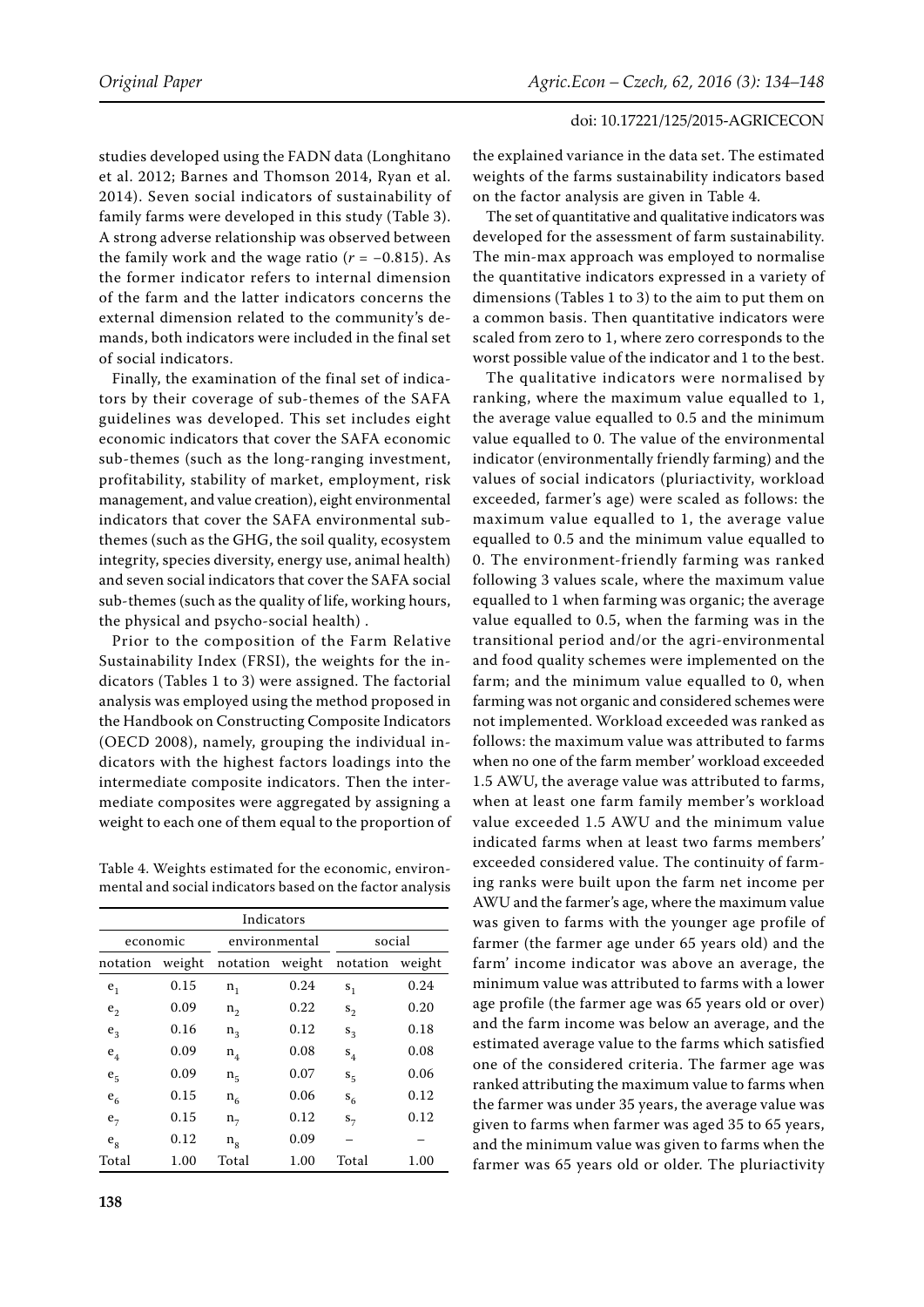assessment ranks were distributed as follows: the maximum value was attributed to farms which indicated the off-farm income and the minimum value was attributed to farms, which did not indicate any off-farm income.

Once the weights to the selected indicators were obtained, there was a possibility to aggregate them into sub-indices (economic, environmental and social) and into the sustainability index. As Krajnc and Glavič (2005) emphasised, the integrated information on sustainable development is essential for the decision-making. The authors proposed the calculation of the sustainability index as a step-by-step procedure of grouping various basic indicators into the sustainability sub-index for each set of sustainability indicators. Sub-indices can be expressed in the equation (1) proposed by Krajnc and Glavič (2005):

$$
I_{sub,ji} = \sum_{i=1}^{n} W_{ji} \times I_{N,jit}
$$
  
with condition: 
$$
\sum_{ji}^{n} W_{ji} = 1
$$
 (1)

where  $I_{\mathrm{sub'ji}}$  denotes the sustainability of sub-index for a group of indicators *j* (economic *j* = 1, environmental  $j = 2$ , social  $j = 3$ ) in time (year) *t*.  $W_{ji}$  denotes the weight of the indicator *i* for the group of sustainability indicators *j.* To combine sustainability sub-indices into the family farm sustainability index, the  $2<sup>nd</sup>$ equation was employed (Krajnc and Glavič 2005):

$$
I_{index, t} = \sum_{j_t}^{n} W_j \times I_{sub, ji}
$$
 (2)

where  $Wj$  = the factor representing the weight given to the sub-index.

In our study, assignments of the weights to the sub-indices were based on the triple bottom line approach of sustainability, so that the given weight was equal to all three dimensions of sustainability. The final equation of the FRSI was:

$$
FRSI = 0.33 \times I_{sub,j1} + 0.33 \times I_{sub,j2} + 0.33 \times I_{sub,j3}
$$
 (3)

where:

 $I_{sub,i1}$  = the value of the economic sub-index,  $I_{sub,i2}$  = the value of the environmental sub-index  $I_{sub,3}$  = the value of the social sub-index

The calculated values of the index and the subindices may vary within the interval from 0 to 1. According to the FAO (2013), this interval could be divided into five scales, whereas Longhitano et al. (2012) suggested dividing it into three scales.

In this study, the FRSI and sub-indices ranged from 0 to 1 (scaled into three intervals), assuming that the closer to 1 were the values of the index and sub-indices, the higher was the achieved level of the relative sustainability of the farm:

- low sustainability score which fell within the interval [0; 0.33], meaning that the farm was unsustainable or of a low sustainability;
- medium sustainability score which fell within the interval [0.34; 0.66] as considered to be the medium level of farm sustainability,
- high sustainability score which fell within the interval [0.67; 1], meaning that the farm was either fairly sustainable or sustainable.

The main set of empirical results presented in the study was based on a static analysis using the individual farm records of 450 farms sampled randomly for 2003 and 2012 from the Lithuanian FADN with

Table 5. Farms sample distribution according to farm size classes in 2003 and 2012 years

|                                    |                                                  | 2003  | 2012            |                               |  |
|------------------------------------|--------------------------------------------------|-------|-----------------|-------------------------------|--|
| Farm size classes of<br>$UAA$ (ha) | average farm size<br>number of farms<br>(ha UAA) |       | number of farms | average farm size<br>(ha UAA) |  |
| Less than 10 ha                    | 20                                               | 6,8   | 23              | 6.3                           |  |
| From 10 to 20 ha                   | 38                                               | 15.7  | 33              | 14.4                          |  |
| From $20$ to $30$ ha               | 37                                               | 25.4  | 36              | 24.9                          |  |
| From 30 to 40 ha                   | 46                                               | 34.8  | 32              | 34.8                          |  |
| From 40 to 50 ha                   | 39                                               | 44.7  | 40              | 45.5                          |  |
| From $50$ to $100$ ha              | 130                                              | 71.9  | 120             | 72.1                          |  |
| From 100 to 150 ha                 | 60                                               | 124.1 | 37              | 121.8                         |  |
| 150 ha or over                     | 80                                               | 295.2 | 129             | 308.0                         |  |
| Total                              | 450                                              | 101.0 | 450             | 127.4                         |  |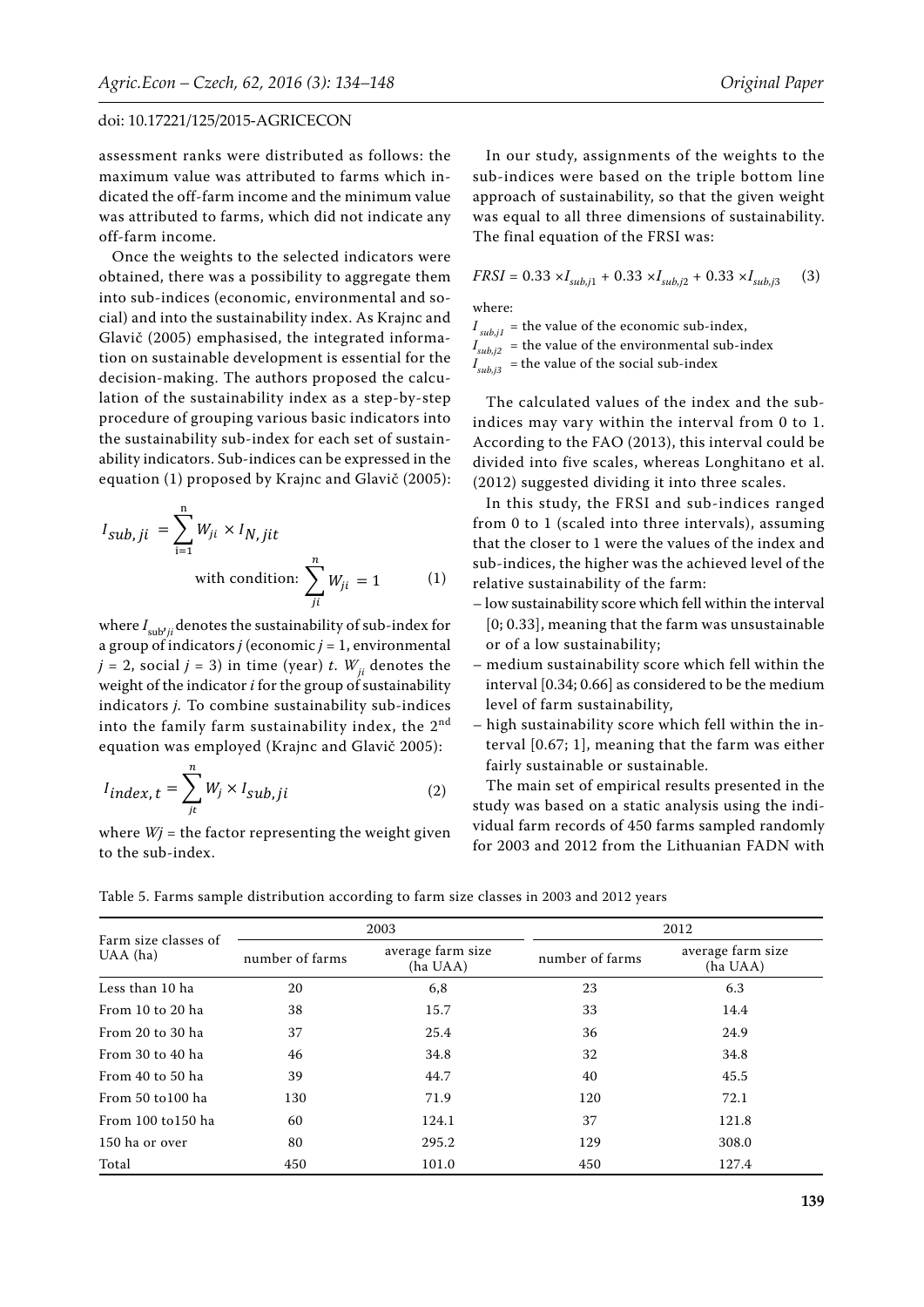95% of the confidence level. The descriptive statistics of the estimated indicators is presented in the Annex. According to the utilized agricultural area (UAA), the farm size was categorized into eight classes (Table 5).

The ANOVA test was used to measure the statistical significance of the difference in the indicator values between the farm size classes. A *p*-value of less than  $0.05$  ( $p < 0.05$ ) was considered to indicate a statistically significant difference across the farm size classes. The Statistical Package for Social Science (SPSS 21) was employed for processing and analysis of the collected data.

### **RESEARCH RESULTS**

The calculated average normalized values of farm sustainability indicators according to the farm size classes are presented in Tables 6–8. These data indicate the economic, agri-environmental and social state in the average terms by comparing with the best results achieved in Lithuanian farms in 2003 and 2012. Table 9 summarizes the results on the relative farm sustainability expressed in the economic, environmental and social sub-indices and in the FRSI in the considered years across the farm size classes. The most interesting issues in the context of farm sustainability are summarized below by each sustainability dimension and the farm size class.

The average normalized values of the productivity indicators are presented in Table 6 (for more details, see indicators  $e_1$  to  $e_3$ , Table 1). The labour productivity differs considerably across the farm size classes, particularly between the small-sized and large-size farms. The highest level of labour productivity was achieved in the farm size class of 150 ha UAA or over in both considered years. Whereas, the capital productivity differs slightly between the farm size classes. The highest capital productivity was achieved on the largest farm size classes in both research years and the lowest in the mid-sized farms (from 20 to 30 ha UAA and from 20 to 50 ha UAA in 2003 and 2012, respectively). By contrast, the highest level of land productivity was found in the small-sized farms.

The average normalized values of family farm income and financial indicators (for more details, see indicators  $e_4$  to  $e_6$ , Table 1) by the farm size classes has shown that the large farms were the most solvent in 2003 and 2012. It should be noted that the solvency gap across the farm size classes was six-fold in the year 2012. In the considered years, the highest family farm income per 1 FAWU was generated in farms of 150 ha UAA or over. Moreover, this income gap across farm size classes was fivefold in 2012. The findings for the fixed capital formation showed that the best results of investment were achieved in the largest farm size class (150 ha UAA or over) in 2003, whereas, in 2012, the investment was achieved at two considered farm size classes, i.e. from 30 to 40 ha UAA and from 100 to 150 ha UAA (Table 6).

Two indicators referring to the farm risk management have been included into the farm sustainability assessment, as presented in Table 1 (see indicators  $e_7$  and  $e_8$ ). The analysis of the average normalized values of these indicators suggested that farms in all size classes make little use of the internal farm capacity to reduce the agricultural business risk, for example, the development of other gainful activities like agri-tourism, agricultural services (Table 6). This is evidenced by very low normalized values of the indicator  $e_7$  in both considered years. A higher normalized value of this indicator was found in farms in the size class from 10 to 20 ha UAA in 2003 and in farms in the size class from 30 to 40 ha UAA and less than 10 ha UAA in 2012. On the other hand, higher normalized values of the indicator  $e_8$  showed that farms tend to make a better use of external tools than of the internal ones to reduce the agricultural risk. Normalized values of the ratio of the agricultural insurance premiums to variable costs have showed that more efforts were made by the small-sized farms (less than 20 ha UAA) in 2003 and by the small and medium-sized farms (less than10 UAA ha and from 40 to 50 ha UAA, respectively) in 2012.

The average normalized values of the environmental indicators presented in Table 7 show the differences of the nature conservation and agri-environmental protection performance across the observed family farms size classes. The negative variables in the environmental terms (for more details, see indicators  $n_1 - n_4$ and  $a_7$ , Table 2) suggested that the use of chemical fertilizers (indicator  $n_1$ ) was the most environmentally favourable on farms from 20 to 50 ha UAA in both considered years. The lowest intensity of the pesticide use (indicator  $n<sub>2</sub>$ ) found in the farms in the medium-size class (from 30 to 40 and from 30 to 50 ha UAA in 2003 and 2012, respectively). It should be noted that the low variation of the normalized average values of the chemical fertilizers and pesticides usage across the farm size classes was determined in the year 2003 (7.6% and 7.3%, respectively), while the variation in the year 2012 was moderate (15.2%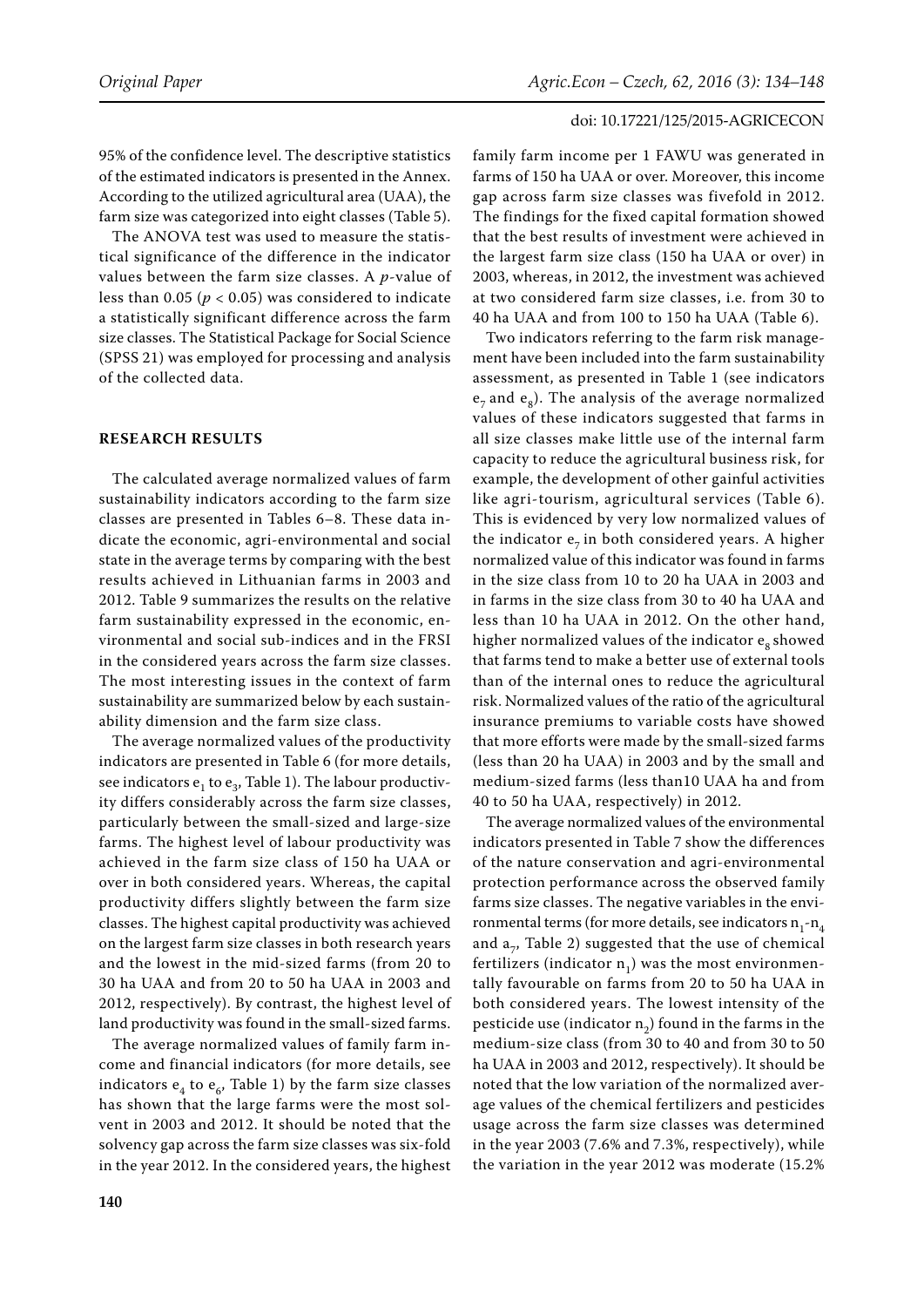and 15.4 %, respectively). This indicates that the difference in the intensity of the use of these chemical substances across the considered farms size classes increased within the decade.

The average normalized values of the GHG  $(CH_4)$ emissions from the enteric fermentation and manure management (indicator  $n_3$ ) revealed that smaller farms (less than 20 ha UAA) contributed the least to thermal air pollution in 2003 and 2012. Farms of 100 ha UAA or over were the biggest source of the thermal air pollution with the  $CH<sub>4</sub>$  gases. Moreover, the GHG emission gap between the observed farm size classes increased

Table 6. Normalized values of economic indicators by the family farm size classes in 2003 and 2012 years

| Farm size      | Productivity   |                |                | Farm           | Fixed capital Farm diver- | Farm risk     |                |                       |
|----------------|----------------|----------------|----------------|----------------|---------------------------|---------------|----------------|-----------------------|
| classes of     | labour         | capital        | land           | Solvency       | income                    | formation     |                | sification management |
| UAA (ha)       | $\mathbf{e}_1$ | e <sub>2</sub> | $\mathbf{e}_3$ | e <sub>4</sub> | $e_5$                     | $e_6$         | e <sub>7</sub> | e <sub>8</sub>        |
|                |                |                |                | 2003           |                           |               |                |                       |
| > 10 ha        | 0.14           | 0.26           | 0.48           | 0.03           | 0.07                      | 0.18          | 0.07           | 0.34                  |
|                | (0.12; 0.16)   | (0.15; 0.36)   | (0.35; 0.62)   | (0.02; 0.03)   | (0.06; 0.07)              | (0.08; 0.28)  | (0.03; 0.17)   | (0.18; 0.48)          |
| $10 - 20$ ha   | 0.16           | 0.26           | 0.46           | 0.05           | 0.07                      | 0.12          | 0.12           | 0.24                  |
|                | (0.14; 0.19)   | (0.21; 0.31)   | (0.38; 0.53)   | (0.02; 0.07)   | (0.06; 0.08)              | (0.10; 0.14)  | (0.02; 0.21)   | (0.13; 0.34)          |
| 20-30 ha       | 0.15           | 0.21           | 0.38           | 0.06           | 0.07                      | 0.11          | 0.06           | 0.19                  |
|                | (0.13; 0.17)   | (0.18; 0.24)   | (0.36; 0.41)   | (0.02; 0.09)   | (0.06; 0.07)              | (0.10; 0.11)  | (0.00; 0.12)   | (0.09; 0.27)          |
| 30-40 ha       | 0.20           | 0.27           | 0.44           | 0.07           | 0.08                      | 0.13          | 0.05           | 0.15                  |
|                | (0.17; 0.23)   | (0.23; 0.30)   | (0.40; 0.48)   | (0.04; 0.11)   | (0.07; 0.09)              | (0.12; 0.15)  | (0.00; 0.10)   | (0.09; 0.20)          |
| 40–50 ha       | 0.22           | 0.28           | 0.44           | 0.10           | 0.10                      | 0.13          | 0.08           | 0.15                  |
|                | (0.17; 0.23)   | (0.24; 0.31)   | (0.39; 0.48)   | (0.04; 0.15)   | (0.07; 0.13)              | (0.10; 0.17)  | (0.00; 0.16)   | (0.08; 0.21)          |
| 50-100 ha      | 0.26           | 0.30           | 0.43           | 0.17           | 0.11                      | 0.15          | 0.05           | 0.11                  |
|                | (0.24; 0.29)   | (0.27; 0.32)   | (0.40; 0.48)   | (0.13; 0.21)   | (0.09; 0.11)              | (0.14; 0.16)  | (0.02; 0.08)   | (0.07; 0.15)          |
| $100 - 150$ ha | 0.32           | 0.30           | 0.43           | 0.18           | 0.12                      | 0.17          | 0.08           | 0.10                  |
|                | (0.27; 0.37)   | (0.26; 0.33)   | (0.42; 0.45)   | (0.13; 0.24)   | (0.10; 0.15)              | (0.15; 0.20)  | (0.03; 0.13)   | (0.06; 0.15)          |
| $\leq 150$ ha  | 0.47           | 0.34           | 0.45           | 0.29           | 0.26                      | 0.19          | 0.07           | 0.12                  |
|                | (0.42; 0.53)   | (0.31; 0.37)   | (0.42; 0.47)   | (0.22; 0.35)   | (0.20; 0.32)              | (0.17; 0.21)  | (0.04; 0.11)   | (0.08; 0.16)          |
| Total          | 0.28           | 0.29           | 0.44           | 0.15           | 0.12                      | 0.15          | 0.07           | 0.15                  |
|                | (0.26; 0.29)   | (0.28; 0.30)   | (0.42; 0.45)   | (0.13; 0.17)   | (0.11; 0.14)              | (0.15; 0.16)  | (0.05; 0.08)   | (0.13; 0.17)          |
| $F_{(7.442)}$  | 27.2           | 4.3            | 1.3            | 9.6            | 19.3                      | 6.1           | 0.6            | 4.1                   |
| Significance   | ***            | 非非非            | ****           | ***            | ***                       | ***           | ****           | ***                   |
|                |                |                |                | 2012           |                           |               |                |                       |
| > 10 ha        | 0.17           | 0.34           | 0.63           | 0.12           | 0.10                      | 0.37          | 0.14           | 0.38                  |
|                | (0.15; 0.20)   | (0.23; 0.45)   | (0.50; 0.77)   | (0.00; 0.24)   | (0.07; 0.14)              | (0.26; 0.48)  | (0.01; 0.26)   | (0.22; 0.53)          |
| $10 - 20$ ha   | 0.16           | 0.32           | 0.54           | 0.08           | 0.09                      | 0.31          | 0.09           | 0.16                  |
|                | (0.15; 0.18)   | (0.26; 0.38)   | (0.47; 0.61)   | (0.01; 0.15)   | (0.07; 0.11)              | (0.24; 0.38)  | (0.00; 0.18)   | (0.10; 0.23)          |
| 20-30 ha       | 0.19           | 0.35           | 0.55           | 0.14           | 0.09                      | 0.30          | 0.06           | 0.14                  |
|                | (0.17; 0.21)   | (0.30; 0.41)   | (0.51; 0.60)   | (0.07; 0.21)   | (0.08; 0.10)              | (0.27; 0.33)  | (0.00; 0.12)   | (0.08; 0.20)          |
| 30-40 ha       | 0.19           | 0.32           | 0.50           | 0.18           | 0.09                      | 0.40          | 0.14           | 0.21                  |
|                | (0.17; 0.21)   | (0.27; 0.37)   | (0.47; 0.54)   | (0.08; 0.28)   | (0.08; 0.10)              | (0.30; 0.49)  | (0.02; 0.26)   | (0.14; 0.29)          |
| $40 - 50$ ha   | 0.22           | 0.32           | 0.52           | 0.11           | 0.11                      | 0.32          | 0.02           | 0.26                  |
|                | (0.19; 0.24)   | (0.28; 0.35)   | (0.49; 0.55)   | (0.04; 0.18)   | (0.09; 0.12)              | (0.27; 0.37)  | (0.00; 0.03)   | (0.18; 0.34)          |
| $50 - 100$ ha  | 0.27           | 0.33           | 0.53           | 0.34           | 0.12                      | 0.34          | 0.06           | 0.17                  |
|                | (0.25; 0.29)   | (0.31; 0.35)   | (0.51; 0.54)   | (0.28; 0.40)   | (0.11; 0.13)              | (0.31; 0.37)  | (0.03; 0.10)   | (0.13; 0.21)          |
| $100 - 150$ ha | 0.34           | 0.35           | 0.56           | 0.40           | 0.19                      | 0.41          | 0.05           | 0.15                  |
|                | (0.29; 0.39)   | (0.30; 0.39)   | (0.53; 0.60)   | (0.29; 0.50)   | (0.15; 0.22)              | (0.33; 0.48)  | (0.01; 0.09)   | (0.09; 0.20)          |
| ≤ 150 ha       | 0.51           | 0.37           | 0.58           | 0.46           | 0.42                      | 0.38          | 0.06           | 0.12                  |
|                | (0.47; 0.56)   | (0.35; 0.39)   | (0.56; 0.60)   | (0.41; 0.52)   | (0.37; 0.47)              | (0.36; 0.41)  | (0.04; 0.08)   | (0.09; 0.14)          |
| Total          | 0.31           | 0.34           | 0.55           | 0.30           | 0.20                      | 0.36          | 0.07           | 0.17                  |
|                | (0.30; 0.33)   | (0.33; 0.36)   | (0.54; 0.56)   | (0.27; 0.33)   | (0.18; 0.22)              | (0.34; 0.37)  | (0.05; 0.09)   | (0.15; 0.19)          |
| $F_{(7.442)}$  | 43.9           | 1.3            | 3.6            | 16.0           | 43.8                      | 2.4           | 1.6            | 6.3                   |
| Significance   | ***            | ****           | ***            | ***            | ***                       | $\frac{1}{2}$ | ****           | ***                   |

all indicators  $e_1-e_8$  have been normalized following the assumption that their actual maximum values are positive in terms of sustainability

\**p* < 0.05; \*\**p* < 0.01; \*\*\**p* < 0.001; \*\*\*\**p* > 0.05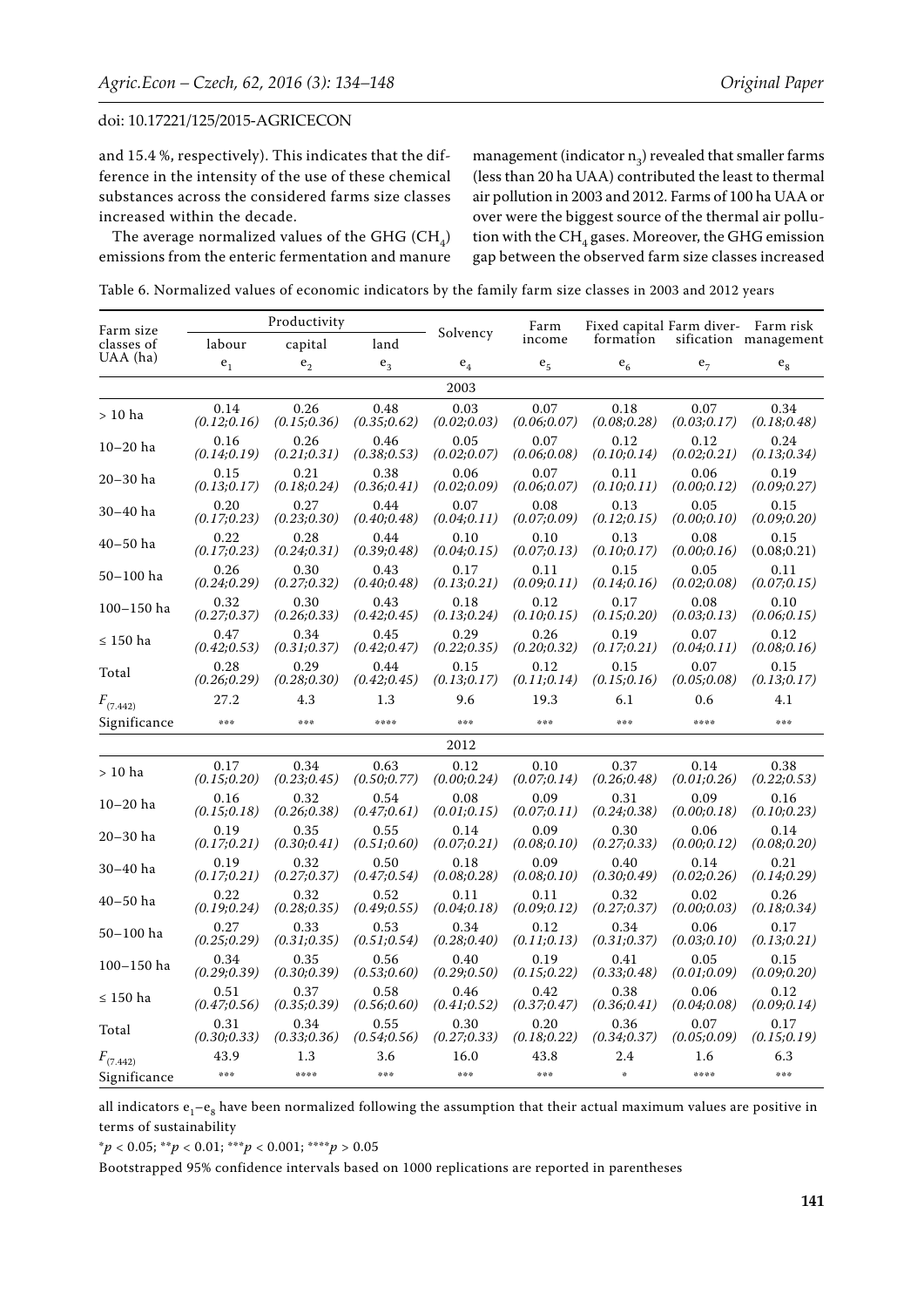within the decade, i.e. from 13.8% to 32%. It should be noted that the calculation of the GHG emission indicator was obtained just from breeding animals. However, about one third of the Lithuanian farms do not breed animals, they are not the sources of  $CH<sub>4</sub>$ and  $N<sub>2</sub>O$  gas emission as well. Moreover, livestock is not only the source of the thermal air pollution, but it also causes soil and water pollution with nitrogen. The livestock density (for more details, see indicator  $a_{8}$ , Table 2) was determined in the large-sized farms (150 ha UAA or over) in considered years (Table 7). The average normalized values of the energy use

Table 7. Normalized values of environmental indicators by the family farm size classes in 2003 and 2012 years

| Farm size<br>classes of | Use of<br>chemical<br>fertilizers | Use of<br>pesticides | GHG<br>emission | Energy<br>intensity | Agricultural Meadows | biodiversity and pastures | Livestock<br>density | Environment-<br>friendly<br>farming |
|-------------------------|-----------------------------------|----------------------|-----------------|---------------------|----------------------|---------------------------|----------------------|-------------------------------------|
| UAA (ha)                | $n_1$                             | $\mathbf{n}_2$       | $n_{3}$         | $n_4$               | n <sub>5</sub>       | $n_{6}$                   | $\mathbf{n}_7$       | $\rm n_{\rm 8}$                     |
|                         |                                   |                      |                 | 2003                |                      |                           |                      |                                     |
| > 10 ha                 | 0.80                              | 0.84                 | 0.99            | 0.65                | 0.55                 | 0.08                      | 0.77                 | 0.00                                |
|                         | (0.66; 0.94)                      | (0.72; 0.97)         | (0.99;1.00)     | (0.62; 0.69)        | (0.44; 0.67)         | (0.00; 0.18)              | (0.66; 0.89)         | (0.00; 0.00)                        |
| $10 - 20$ ha            | 0.84                              | 0.88                 | 0.98            | 0.64                | 0.67                 | 0.13                      | 0.78                 | 0.11                                |
|                         | (0.78; 0.91)                      | (0.81; 0.95)         | (0.97; 0.99)    | (0.63; 0.65)        | (0.60; 0.74)         | (0.05; 0.20)              | (0.71; 0.85)         | (0.01; 0.20)                        |
| $20 - 30$ ha            | 0.90                              | 0.91                 | 0.95            | 0.63                | 0.61                 | 0.17                      | 0.76                 | 0.05                                |
|                         | (0.87; 0.93)                      | (0.86; 0.96)         | (0.94; 0.96)    | (0.62; 0.64)        | (0.51; 0.70)         | (0.08; 0.28)              | (0.70; 0.81)         | (0.02; 0.13)                        |
| 30-40 ha                | 0.87                              | 0.92                 | 0.93            | 0.61                | 0.64                 | 0.11                      | 0.76                 | 0.04                                |
|                         | (0.82; 0.91)                      | (0.88; 0.96)         | (0.91; 0.94)    | (0.59; 0.64)        | (0.57; 0.71)         | (0.05; 0.17)              | (0.71; 0.81)         | (0.00; 0.10)                        |
| $40 - 50$ ha            | 0.88                              | 0.87                 | 0.93            | 0.63                | 0.66                 | 0.05                      | 0.83                 | 0.04                                |
|                         | (0.85; 0.91)                      | (0.81; 0.93)         | (0.91; 0.95)    | (0.62; 0.64)        | (0.57; 0.74)         | (0.01; 0.10)              | (0.77; 0.88)         | (0.00; 0.10)                        |
| 50-100 ha               | 0.83                              | 0.86                 | 0.90            | 0.63                | 0.65                 | 0.05                      | 0.83                 | 0.04                                |
|                         | (0.80; 0.85)                      | (0.83; 0.90)         | (0.88; 0.91)    | (0.62; 0.64)        | (0.61; 0.69)         | (0.02; 0.08)              | (0.81; 0.86)         | (0.01; 0.07)                        |
| $100 - 150$ ha          | 0.77                              | 0.80                 | 0.87            | 0.63                | 0.68                 | 0.01                      | 0.88                 | 0.02                                |
|                         | (0.72; 0.82)                      | (0.74; 0.85)         | (0.83; 0.92)    | (0.63; 0.64)        | (0.63; 0.74)         | (0.00; 0.02)              | (0.85; 0.91)         | (0.00; 0.05)                        |
| $\leq 150$ ha           | 0.71                              | 0.73                 | 0.88            | 0.63                | 0.77                 | 0.03                      | 0.93                 | 0.01                                |
|                         | (0.67; 0.75)                      | (0.67; 0.78)         | (0.83; 0.93)    | (0.62; 0.63)        | (0.73; 0.81)         | (0.02; 0.06)              | (0.91; 0.96)         | (0.00; 0.04)                        |
| Total                   | 0.81                              | 0.84                 | 0.91            | 0.63                | 0.67                 | 0.07                      | 0.84                 | 0.04                                |
|                         | (0.80; 0.83)                      | (0.82; 0.86)         | (0.90; 0.92)    | (0.63; 0.63)        | (0.65; 0.69)         | (0.05; 0.08)              | (0.82; 0.85)         | (0.02; 0.05)                        |
| $F_{(7.442)}$           | 7.5                               | 6.6                  | 5.2             | 1.8                 | 3.4                  | 4.8                       | 9.9                  | 1.3                                 |
| Significance            | ***                               | ***                  | ***             | ****                | $\pm$ $\pm$          | ***                       | $* * *$              | ****                                |
|                         |                                   |                      |                 | 2012                |                      |                           |                      |                                     |
| > 10 ha                 | 0.67                              | 0.60                 | 0.99            | 0.45                | 0.64                 | 0.21                      | 0.74                 | 0.00                                |
|                         | (0.53; 0.80)                      | (0.46; 0.75)         | (0.99; 0.99)    | (0.42; 0.48)        | (0.53; 0.75)         | (0.07; 0.35)              | (0.63; 0.86)         | (0.00; 0.00)                        |
| $10 - 20$ ha            | 0.85                              | 0.88                 | 0.98            | 0.44                | 0.64                 | 0.18                      | 0.82                 | 0.08                                |
|                         | (0.78; 0.92)                      | (0.82; 0.94)         | (0.97; 0.99)    | (0.40; 0.49)        | (0.56; 0.73)         | (0.08; 0.29)              | (0.77; 0.88)         | (0.00; 0.16)                        |
| $20 - 30$ ha            | 0.90                              | 0.92                 | 0.94            | 0.46                | 0.61                 | 0.13                      | 0.79                 | 0.18                                |
|                         | (0.84; 0.96)                      | (0.86; 0.99)         | (0.93; 0.96)    | (0.43; 0.49)        | (0.52; 0.70)         | (0.05; 0.20)              | (0.72; 0.86)         | (0.06; 0.30)                        |
| $30 - 40$ ha            | 0.93                              | 0.96                 | 0.93            | 0.47                | 0.69                 | 0.20                      | 0.81                 | 0.13                                |
|                         | (0.90; 0.97)                      | (0.94; 0.98)         | (0.89; 0.96)    | (0.43; 0.50)        | (0.62; 0.76)         | (0.10; 0.30)              | (0.73; 0.88)         | (0.01; 0.24)                        |
| $40 - 50$ ha            | 0.93                              | 0.95                 | 0.92            | 0.44                | 0.56                 | 0.13                      | 0.84                 | 0.21                                |
|                         | (0.88; 0.97)                      | (0.91; 0.98)         | (0.90; 0.95)    | (0.44; 0.45)        | (0.46; 0.66)         | (0.05; 0.21)              | (0.79; 0.89)         | (0.09; 0.34)                        |
| 50-100 ha               | 0.84                              | 0.88                 | 0.88            | 0.45                | 0.59                 | 0.16                      | 0.84                 | 0.15                                |
|                         | (0.80; 0.89)                      | (0.83; 0.92)         | (0.85; 0.90)    | (0.44; 0.46)        | (0.54; 0.65)         | (0.10; 0.21)              | (0.81; 0.87)         | (0.09; 0.21)                        |
| $100 - 150$ ha          | 0.81                              | 0.83                 | 0.75            | 0.45                | 0.71                 | 0.14                      | 0.81                 | 0.08                                |
|                         | (0.74; 0.89)                      | (0.76; 0.90)         | (0.67; 0.82)    | (0.44; 0.45)        | (0.64; 0.79)         | (0.05; 0.23)              | (0.75; 0.86)         | (0.00; 0.16)                        |
| ≤ 150 ha                | 0.59                              | 0.69                 | 0.78            | 0.44                | 0.77                 | 0.04                      | 0.90                 | 0.10                                |
|                         | (0.53; 0.65)                      | (0.64; 0.74)         | (0.72; 0.84)    | (0.44; 0.45)        | (0.74; 0.80)         | (0.01; 0.06)              | (0.87; 0.93)         | (0.05; 0.15)                        |
| Total                   | 0.78                              | 0.82                 | 0.86            | 0.45                | 0.67                 | 0.12                      | 0.84                 | 0.12                                |
|                         | (0.75; 0.80)                      | (0.80; 0.85)         | (0.84; 0.88)    | (0.44; 0.45)        | (0.64; 0.69)         | (0.10; 0.15)              | (0.83; 0.86)         | (0.10; 0.15)                        |
| $F_{(7.442)}$           | 17.6                              | 14.4                 | 9.3             | 1.1                 | 7.0                  | 3.6                       | 4.4                  | 1.7                                 |
| Significance            | ***                               | ***                  | ***             | ****                | 检验验                  | ***                       | 青米米                  | ****                                |

indicators  $n_1-n_5$  and  $n_7$  have been normalized following the assumption that their actual minimal values are positive in terms of sustainability, where  $n_6$  = the highest,  $n_8$  = the qualitative indicator measured by scores within the interval [0; 1] \**p* < 0.05; \*\**p* < 0.01; \*\*\**p* < 0.001; \*\*\*\**p* > 0.05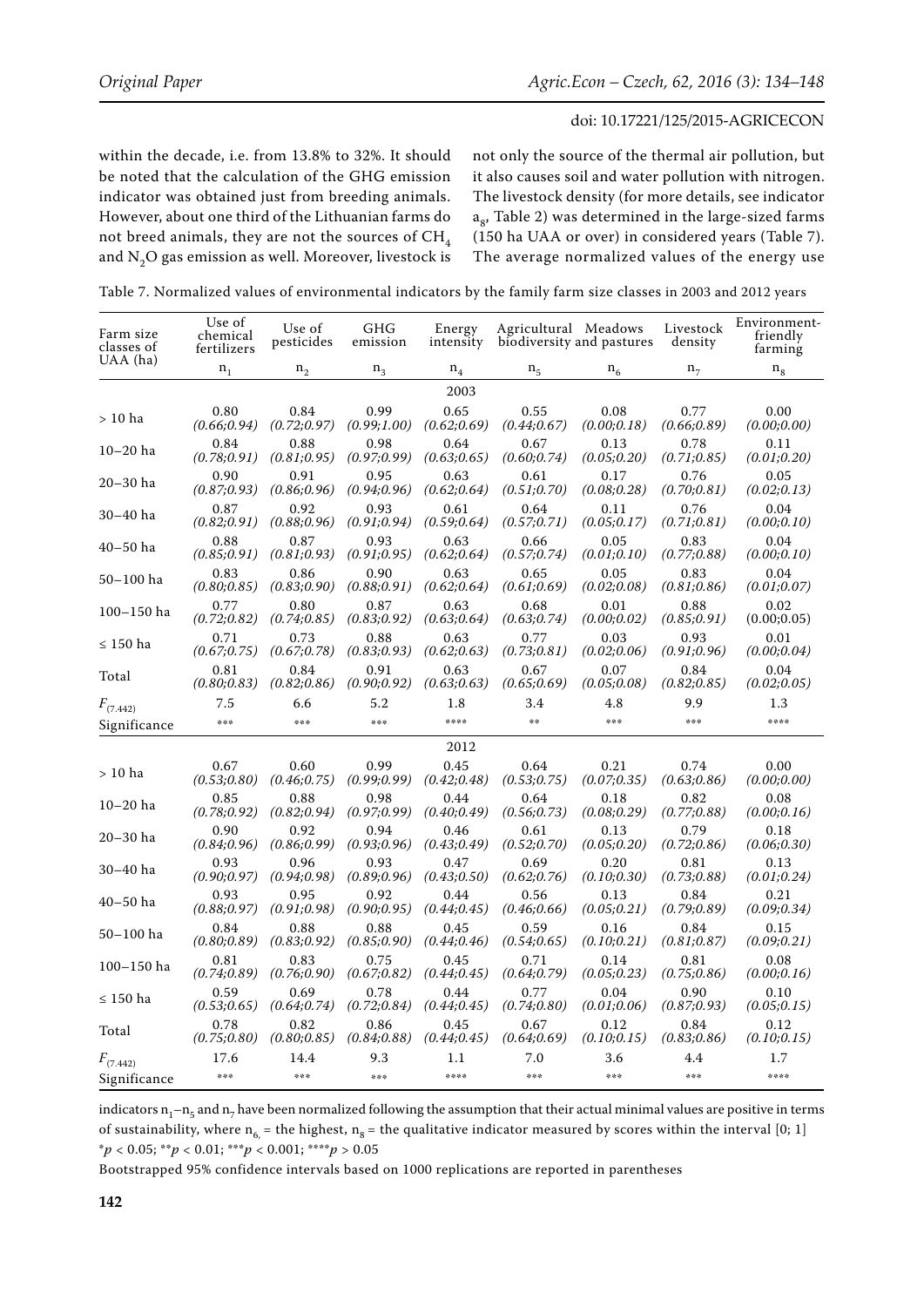intensity (indicator  $n_4$ , Table 2) were considerably lower in the year 2012 than in the year 2003. This indicated a considerable increase in energy intensity within the decade.

The average normalized values of positive variables in the environmental terms such as the agricultural biodiversity, the share of meadows and pastures, organic farming and the participation in agri-environmental schemes (see indicators  $n_5 n_6$  and  $n_{8}$ , Table 2) were fairly different across the observed farm size classes. The highest level of crop biodiversity, as measured by the Simpson's diversity index,

| Table 8. Normalized values of social indicators by the family farm size classes in 2003 and 2012 vears |  |  |
|--------------------------------------------------------------------------------------------------------|--|--|
|--------------------------------------------------------------------------------------------------------|--|--|

| Farm size<br>classes of |                | Family work Jobs on farm | Wage ratio on Pluriactivity<br>farm |                | Workload<br>exceeded | Farming<br>continuity | Farmer's age   |  |  |
|-------------------------|----------------|--------------------------|-------------------------------------|----------------|----------------------|-----------------------|----------------|--|--|
| UAA                     | $\mathbf{s}_1$ | $\mathbf{s}_2$           | $S_3$                               | $\mathbf{s}_4$ | $\mathbf{s}_5$       | $\mathbf{s}_6$        | $\mathbf{s}_7$ |  |  |
| 2003                    |                |                          |                                     |                |                      |                       |                |  |  |
| > 10 ha                 | 0.93           | 0.10                     | 0.03                                | 0.60           | 1.00                 | 0.48                  | 0.50           |  |  |
|                         | (0.85;1.01)    | (0.06; 0.15)             | (0.00; 0.08)                        | (0.36; 0.83)   | (1.00; 1.00)         | (0.42; 0.53)          | (0.50; 0.50)   |  |  |
| $10 - 20$ ha            | 0.93           | 0.13                     | 0.05                                | 0.58           | 0.97                 | 0.45                  | 0.46           |  |  |
|                         | (0.87; 0.99)   | (0.10; 0.17)             | (0.00; 0.09)                        | (0.41; 0.74)   | (0.92;1.00)          | (0.36; 0.53)          | (0.38; 0.55)   |  |  |
| $20 - 30$ ha            | 0.96           | 0.14                     | 0.01                                | 0.49           | 0.99                 | 0.43                  | 0.49           |  |  |
|                         | (0.92;1.00)    | (0.11; 0.18)             | (0.00; 0.04)                        | (0.30; 0.64)   | (0.96;1.00)          | (0.37; 0.49)          | (0.40; 0.57)   |  |  |
| 30-40 ha                | 0.95           | 0.15                     | 0.07                                | 0.54           | 0.99                 | 0.50                  | 0.50           |  |  |
|                         | (0.92; 0.99)   | (0.13; 0.17)             | (0.01; 0.12)                        | (0.40; 0.69)   | (0.97;1.00)          | (0.42; 0.58)          | (0.43; 0.57)   |  |  |
| 40–50 ha                | 0.89           | 0.16                     | 0.11                                | 0.36           | 0.99                 | 0.53                  | 0.49           |  |  |
|                         | (0.82; 0.95)   | (0.13; 0.19)             | (0.02; 0.19)                        | (0.20; 0.52)   | (0.96;1.00)          | (0.44; 0.61)          | (0.42; 0.56)   |  |  |
| $50 - 100$ ha           | 0.88           | 0.19                     | 0.14                                | 0.39           | 0.92                 | 0.62                  | 0.54           |  |  |
|                         | (0.86; 0.92)   | (0.16; 0.021)            | (0.09; 0.19)                        | (0.31; 0.48)   | (0.89; 0.96)         | (0.57; 0.67)          | (0.50; 0.58)   |  |  |
| $100 - 150$ ha          | 0.81           | 0.22                     | 0.29                                | 0.27           | 0.93                 | 0.74                  | 0.58           |  |  |
|                         | (0.75; 0.87)   | (0.18; 0.26)             | (0.20; 0.38)                        | (0.15; 0.38)   | (0.89; 0.98)         | (0.68; 0.81)          | (0.53; 0.62)   |  |  |
| $\leq 150$ ha           | 0.64           | 0.31                     | 0.29                                | 0.28           | 0.95                 | 0.86                  | 0.54           |  |  |
|                         | (0.57; 0.71)   | (0.26; 0.36)             | (0.22; 0.36)                        | (0.18; 0.38)   | (0.92; 0.99)         | (0.81; 0.91)          | (0.51; 0.58)   |  |  |
| Total                   | 0.85           | 0.20                     | 0.15                                | 0.40           | 0.95                 | 0.62                  | 0.52           |  |  |
|                         | (0.83; 0.87)   | (0.18; 0.21)             | (0.13; 0.18)                        | (0.35; 0.44)   | (0.94; 0.97)         | (0.60; 0.65)          | (0.50; 0.54)   |  |  |
| $F_{(7.442)}$           | 16.2           | 11.8                     | 9.4                                 | 3.4            | 2.1                  | 21.5                  | 1.7            |  |  |
| Significance            | $* * *$        | ***                      | ***                                 | **             | $\ast$               | ***                   | ****           |  |  |
|                         |                |                          |                                     | 2012           |                      |                       |                |  |  |
| > 10 ha                 | 0.83           | 0.14                     | 0.07                                | 0.74           | 1.00                 | 0.46                  | 0.46           |  |  |
|                         | (0.70; 0.95)   | (0.05; 0.23)             | (0.00; 0.14)                        | (0.55; 0.93)   | (1.00;1.00)          | (0.39; 0.52)          | (0.39; 0.52)   |  |  |
| $10 - 20$ ha            | 0.92           | 0.08                     | 0.06                                | 0.82           | 1.00                 | 0.45                  | 0.48           |  |  |
|                         | (0.86; 0.98)   | (0.06; 0.10)             | (0.00; 0.11)                        | (0.68; 0.96)   | (1.00; 1.00)         | (0.39; 0.52)          | (0.40; 0.57)   |  |  |
| $20 - 30$ ha            | 0.91           | 0.09                     | 0.07                                | 0.72           | 0.97                 | 0.46                  | 0.50           |  |  |
|                         | (0.85; 0.97)   | (0.06; 0.12)             | (0.00; 0.13)                        | (0.57; 0.88)   | (0.93;1.00)          | (0.40; 0.52)          | (0.41; 0.59)   |  |  |
| 30-40 ha                | 0.97           | 0.07                     | 0.02                                | 0.75           | 0.98                 | 0.53                  | 0.55           |  |  |
|                         | (0.94;1.00)    | (0.06; 0.08)             | (0.00; 0.05)                        | (0.59; 0.91)   | (0.95;1.00)          | (0.45; 0.61)          | (0.46; 0.63)   |  |  |
| $40 - 50$ ha            | 0.93           | 0.09                     | 0.06                                | 0.58           | 0.93                 | 0.53                  | 0.73           |  |  |
|                         | (0.87; 0.98)   | (0.08; 0.11)             | (0.00; 0.11)                        | (0.41; 0.74)   | (0.87; 0.98)         | (0.49; 0.56)          | (0.64; 0.81)   |  |  |
| 50-100 ha               | 0.89           | 0.11                     | 0.12                                | 0.63           | 0.96                 | 0.61                  | 0.59           |  |  |
|                         | (0.86; 0.93)   | (0.08; 0.13)             | (0.08; 0.16)                        | (0.55; 0.72)   | (0.94; 0.99)         | (0.57; 0.66)          | (0.55; 0.64)   |  |  |
| $100 - 150$ ha          | 0.66           | 0.22                     | 0.33                                | 0.59           | 0.96                 | 0.69                  | 0.57           |  |  |
|                         | (0.56; 0.75)   | (0.17; 0.26)             | (0.25; 0.42)                        | (0.43; 0.76)   | (0.91;1.00)          | (0.61; 0.71)          | (0.51; 0.63)   |  |  |
| $\leq 150$ ha           | 0.47           | 0.34                     | 0.44                                | 0.48           | 0.98                 | 0.81                  | 0.54           |  |  |
|                         | (0.42; 0.52)   | (0.29; 0.38)             | (0.40; 0.47)                        | (0.39; 0.57)   | (0.97; 0.99)         | (0.76; 0.85)          | (0.50; 0.58)   |  |  |
| Total                   | 0.76           | 0.18                     | 0.20                                | 0.62           | 0.97                 | 0.63                  | 0.56           |  |  |
|                         | (0.73; 0.79)   | (0.16; 0.20)             | (0.18; 0.23)                        | (0.57; 0.66)   | (0.96; 0.98)         | (0.60; 0.65)          | (0.54; 0.58)   |  |  |
| $F_{(7.442)}$           | 46.7           | 26.2                     | 40.7                                | 3.2            | 1.9                  | 20.4                  | 4.7            |  |  |
| Significance            | ***            | ***                      | ***                                 | 法法             | ****                 | ***                   | ***            |  |  |

quantitative indicators  $s_1-s_3$  have been normalized following the assumption that their actual maximum values are positive in terms of sustainability, and qualitative indicators  $s_4-s_7$  measured by scores within the interval [0; 1] \**p* < 0.05; \*\**p* < 0.01; \*\*\**p* < 0.001; \*\*\*\**p* > 0.05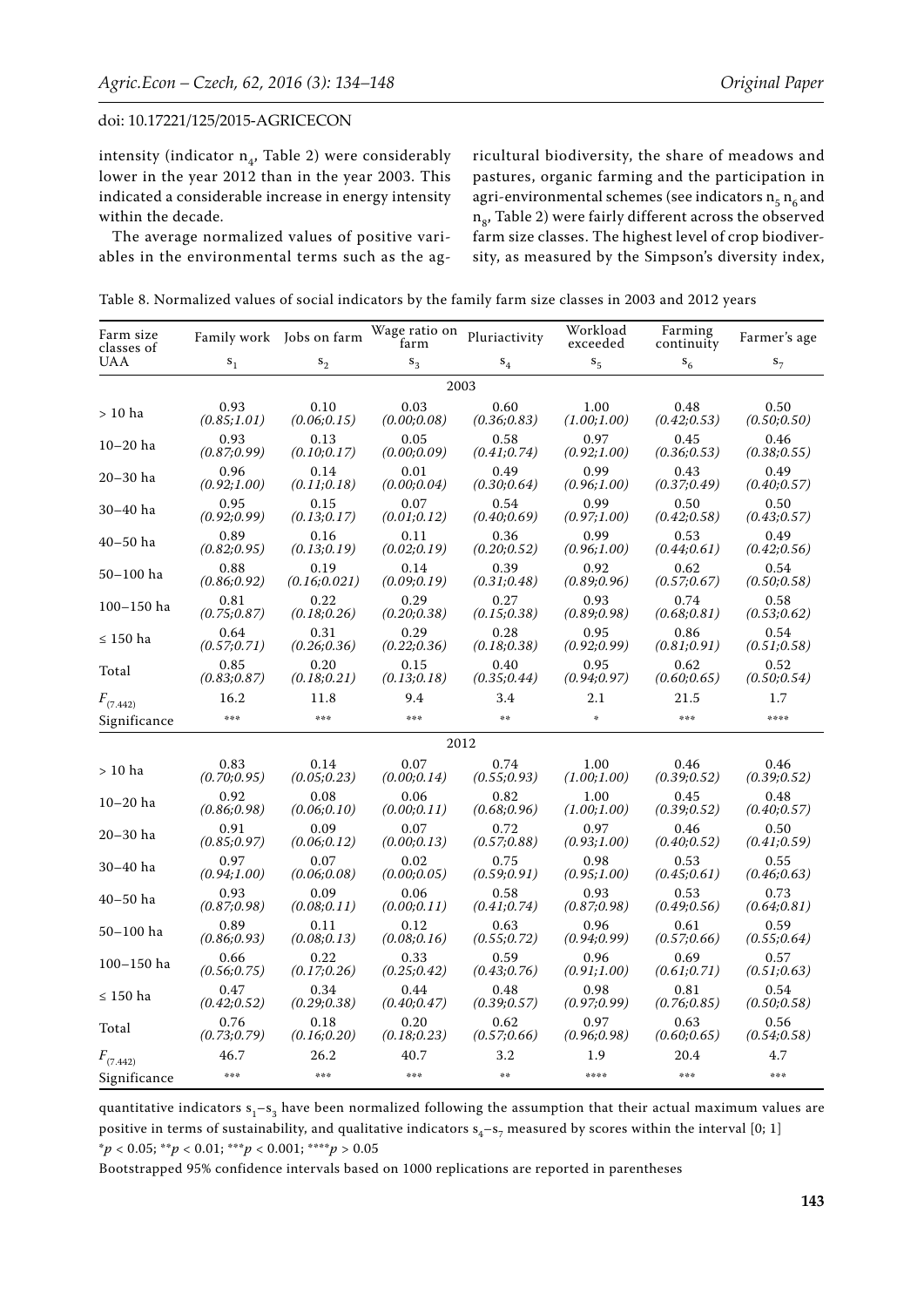was achieved in the largest farm size class (150 ha UAA or over) in both considered years, whereas the lowest level was established in the small-sized farms (less than 10 ha UAA) and the medium-sized farms (from 40 to 100 ha UAA) in 2003 and 2012, respectively. Consequently, the smaller farms were found to have a more beneficial effect on the conservation of agricultural biodiversity due to their larger share of meadows and pastures in UAA compared to the large-sized farms (Table 7).

Agri-environmental measures of the Rural Development Programmes (RDP) encourage farmers for the nature conservation and environmental protection in agricultural areas. The average normalized values of the indicator referring to organic farming, the participation in agri-environmental and the food quality schemes were considerably higher in smaller farms (except for the farm size class less than 10 ha UAA) than in the larger farms in 2003 and 2012. Moreover, in 2012 the normalized value of this indicator was considerably higher in all farm size classes except for the first two than in 2003. This finding suggests that the farms became more involved in the agri-environmental programmes as an effect of the EU RDP implementation in Lithuania (Table 7).

Table 8 presents the average normalized values of social indicators taking into account that the indicators  $s_1$ ,  $s_4$ ,  $s_6$  and  $s_7$  (for more details, see Table 3) are assigned to the internal farm's social needs related to the well-being of the farmer and his/her family, whereas the indicator  $s_3$  is assigned to the external needs related to the community well-being. Therefore, the indicators  $s_2$  and  $s_5$  are assigned to both mentioned needs. Farming exclusively based on the family workforce was observed in the medium-sized farms, i.e. from 20 to and from 30 to 50 ha UAA in 2003 and 2012, respectively. The lowest share of the family workforce was established in farms of 150 ha UAA or over in the considered years. In addition, the growing trend towards the hired workforce was found in large-sized farms.

The pluriactivity of the farmer and other family members increases the farm household income and improves the living conditions, as well reduces the family risk caused by the fluctuations of the agricultural income, thus contributing to the social stability of the farm. The average normalized values of the off-farm income were significantly higher in 2012 than in 2003. The most significant effect of this income was observed in small-sized farms less than 20 ha UAA and from 10 to 20 ha UAA in 2003 and 2012, respectively. As an indication of the risk of the abandonment of agricultural activity (indicator s6), the larger-sized was the farm, the higher the continuity of farming was established. Moreover, a more favourable farmer's age (indicator  $s_7$ ) was determined in the large-sized farms in both considered years.

The developed social indicators related to the external and internal-external social needs (for more details, see indicators s2, s3 and s5, Table 3) define the contribution of the farm to the social development of the community within the local, regional and broader context. In the terms of job creation, the highest rates were established in the farm classes of 150 ha UAA or over and the lowest rates on less than 10 ha and from 30 to 40 ha UAA in 2003and 2012, respectively. Moreover, the gap in these indicators normalized values between the reported farm size classes was 5 fold in 2012, compared to 3 fold in 2003. The highest wage ratio on farm (indicator  $s_3$ ) found in farms size classes of 100 ha UAA or over, and the lowest ratio in the medium-sized farms, i.e. from 20 to 30 ha UAA and from 30 to 40 ha UAA in 2003 and 2012, respectively (Table 8).

Table 9 provides the average values of the FRSI and the economic, environmental and social sub-indices according to the farm size classes. The average values of the economic sub-index fell within the interval of the low sustainability interval in the most farm size classes in both considered years, except for the largest-sized class in 2012, the average value of which concentrated at the bottom boundary of the medium sustainability interval. The medium variation of the economic sub-indices across the farm size classes was determined, and made 17.0 % in 2003 and 15.7% in 2012. This explains that the economic state is rather different in the considered farms size classes.

The average values of the environmental sub-index of the most of the analysed farm sizes fell within the high sustainability interval and concentrated at its bottom boundary, except in 2012 for the smallestsized and large-sized farm classes (100 ha UAA or over), the values of which concentrated closer to the upper boundary of the medium sustainability interval. The low variation of this sub-index across the analysed farm size classes was determined (3.7% and 9.3 % in 2003 and 2012, respectively). This shows that although the environmental situation in family farms is rather similar, the differences increased within the decade. The best agri-environmental state was determined in the mid-sized family farms (i.e. from 20 to 30 ha UAA and from 30 to 40 ha UAA in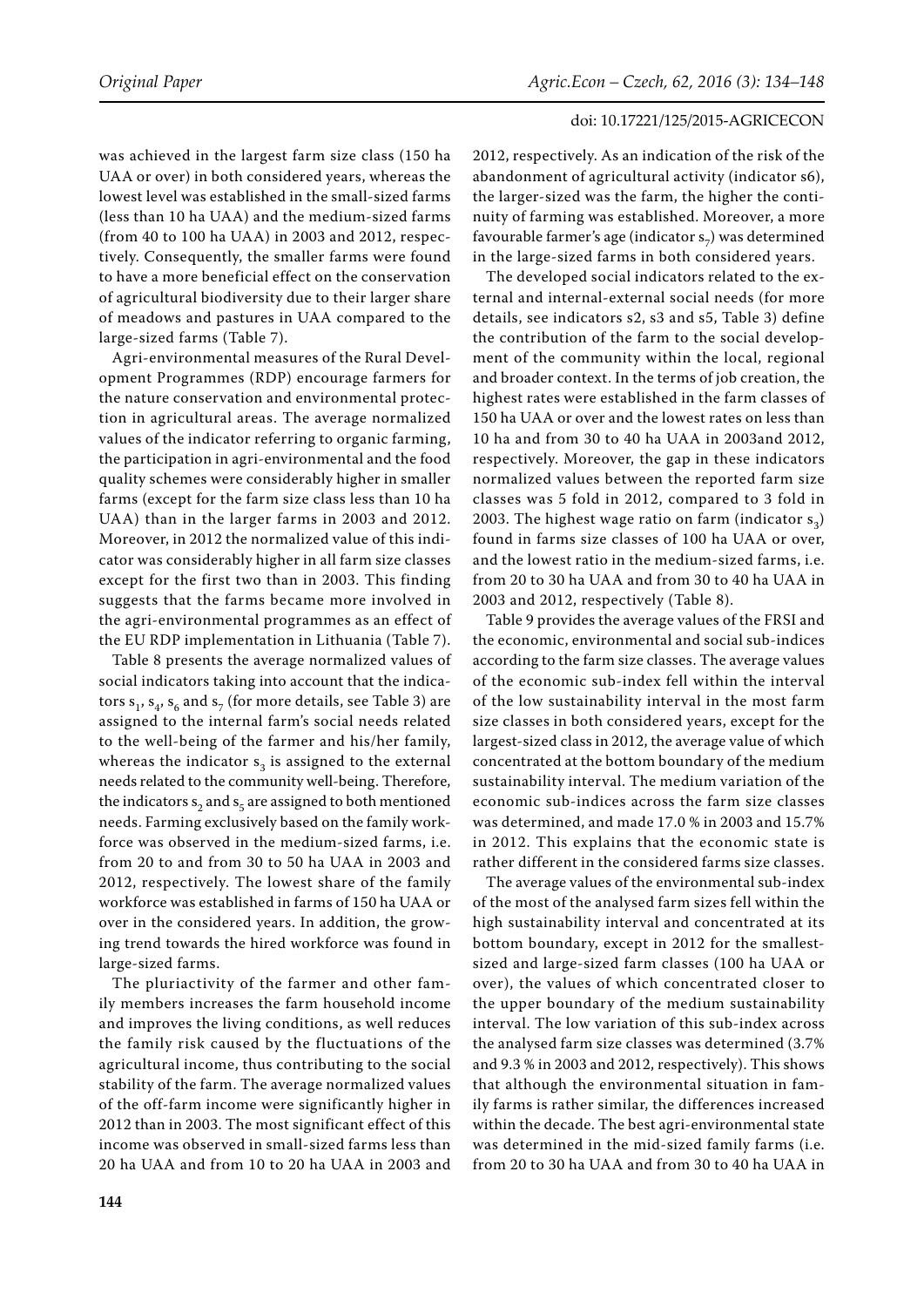2003 and 2012, respectively). By contrast, the worst agri-environmental state was found in the largestsized farms class in 2003 and in the smallest-sized farms class in 2012 as well.

The average values of the social sub-index fell within the medium sustainability interval and concentrated in its middle. The low variation between the social sub-index values of farm size classes was determined (4.5 % and 3.7% in 2003 and 2012, respectively), i.e. it shows the similar social state in the considered farms size classes. Nonetheless, the social state in the larger-sized farms (50 ha UAA or over) was bet-

ter than in the small-sized farms in the considered years, as shown in Table 9.

The average values of the FRSI in the analysed farm size classes fell within the medium sustainability interval and concentrated just below its middle in both considered years. The observed FRSI variation between farm size classes was low (2.0% and 3.4% in 2003 and 2012, respectively). The average relative sustainability state across the farms size classes was similar. Nonetheless, in 2003, the best average relative sustainability state was observed in the largest-sized farms, while in 2012, the best average relative sus-

Table 9. Relative farm sustainability index and sub-indexes by the family farm size classes in 2003 and 2012 years

| Farm size classes of<br><b>UAA</b> | Economic<br>sub-index | Environmental<br>sub-index | Social<br>sub-index   | Sustainability index<br>(FRSI) |
|------------------------------------|-----------------------|----------------------------|-----------------------|--------------------------------|
|                                    |                       | 2003                       |                       |                                |
| > 10 ha                            | 0.21 (0.16; 0.26)     | 0.69(0.63;0.74)            | 0.47(0.45;0.49)       | 0.45(0.43;0.46)                |
| $10 - 20$ ha                       | $0.20$ $(0.17;0.22)$  | 0.72(0.69;0.76)            | 0.47(0.45;0.50)       | $0.46$ (0.45;0.47)             |
| $20 - 30$ ha                       | 0.16(0.14;0.18)       | 0.73(0.71;0.75)            | 0.47(0.45;0.49)       | 0.45(0.44;0.46)                |
| $30 - 40$ ha                       | 0.18(0.16;0.20)       | 0.72(0.69;0.74)            | 0.49(0.47;0.51)       | 0.46(0.45;0.46)                |
| $40 - 50$ ha                       | $0.20$ $(0.17;0.22)$  | 0.72(0.70;0.73)            | 0.47(0.45;0.50)       | $0.46$ (0.45;0.47)             |
| $50 - 100$ ha                      | $0.20$ $(0.19;0.22)$  | 0.70(0.64;0.71)            | $0.50$ $(0.49;0.51)$  | $0.46$ $(0.45;0.47)$           |
| $100 - 150$ ha                     | 0.22(0.21; 0.24)      | 0.67(0.65;0.69)            | 0.53(0.51;0.54)       | 0.47(0.45;0.47)                |
| $\leq 150$ ha                      | 0.28(0.26;0.30)       | $0.66$ $(0.64;0.67)$       | $0.51$ $(0.50; 0.53)$ | 0.48(0.46;0.48)                |
| Total                              | 0.21 (0.20; 0.22)     | 0.69(0.69;0.70)            | $0.50$ $(0.49;0.50)$  | 0.46(0.46;0.47)                |
| $F_{(7.442)}$                      | 11.6                  | 6.4                        | 3.5                   | 1.8                            |
| Significance                       | 非非非                   | ***                        | ***                   | ****                           |
| Standard deviation                 | 0.04                  | 0.03                       | 0.02                  | 0.01                           |
| Coefficient of variation           | 17.0                  | 3.7                        | 4.5                   | 2.0                            |
|                                    |                       | 2012                       |                       |                                |
| $>10$ ha                           | 0.30(0.24;0.36)       | 0.59(0.53;0.66)            | 0.47(0.44;0.49)       | 0.45(0.43;0.47)                |
| $10 - 20$ ha                       | 0.23(0.21;0.27)       | 0.71(0.68;0.74)            | $0.49$ $(0.47;0.50)$  | 0.47(0.45;0.49)                |
| $20 - 30$ ha                       | 0.24(0.22;0.26)       | $0.73$ $(0.70; 0.76)$      | $0.48$ $(0.46; 0.50)$ | 0.48(0.46;0.49)                |
| 30-40 ha                           | 0.27(0.23;0.31)       | 0.75(0.73;0.78)            | $0.50$ $(0.49;0.52)$  | $0.50$ $(0.48; 0.52)$          |
| $40 - 50$ ha                       | 0.24(0.23;0.27)       | 0.74(0.72;0.77)            | $0.50$ $(0.49;0.52)$  | 0.49(0.48;0.51)                |
| $50 - 100$ ha                      | 0.28(0.26;0.29)       | $0.70$ $(0.68;0.72)$       | 0.51(0.50; 0.52)      | 0.49(0.48;0.50)                |
| $100 - 150$ ha                     | 0.31 (0.28; 0.34)     | $0.66$ $(0.63;0.70)$       | 0.52(0.49;0.54)       | 0.49(0.47;0.51)                |
| $\leq 150$ ha                      | $0.36$ (0.35;0.38)    | $0.60$ $(0.57;0.62)$       | $0.52$ (0.50;0.53)    | 0.49(0.48;0.50)                |
| Total                              | 0.30(0.29; 0.31)      | 0.67(0.66;0.69)            | 0.50(0.50; 0.51)      | 0.49(0.48;0.49)                |
| $F_{(7.442)}$                      | 18.0                  | 18.3                       | 3.4                   | 3.6                            |
| Significance                       | ***                   | $* * *$                    | $\frac{1}{2}$         | 染染                             |
| Standard deviation                 | 0.04                  | 0.06                       | 0.02                  | 0.02                           |
| Coefficient of variation           | 15.7                  | 9.3                        | 3.7                   | 3.4                            |

\**p* < 0.05; \*\**p* < 0.01; \*\*\**p* < 0.001; \*\*\*\**p* > 0.05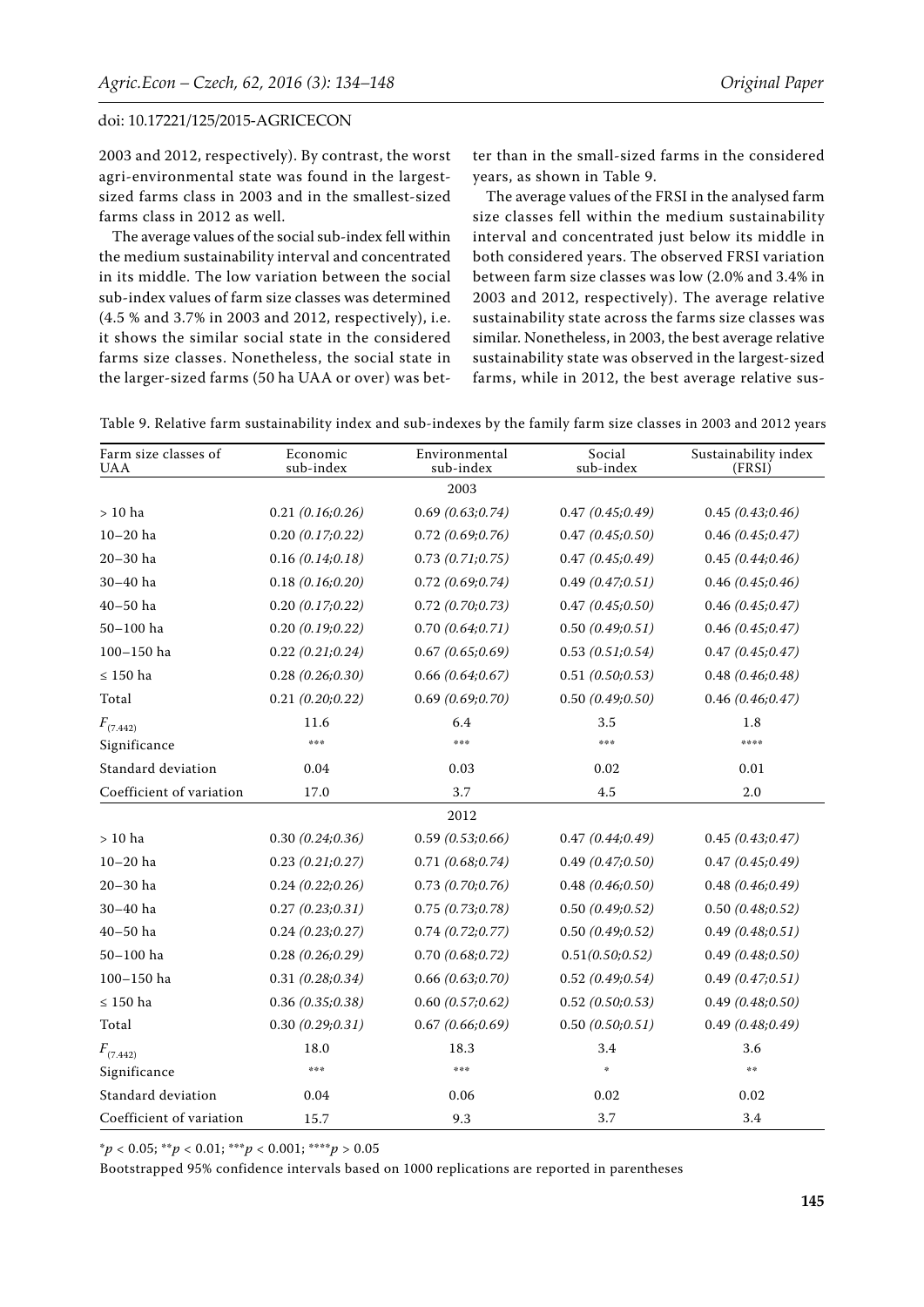ocial indicators

Farmer's age (score)

| Farmer's age<br>(score)                      |      |      | 0 0<br>0 1                                                                                   | $\overline{\phantom{a}}$              | $\mathsf{I}$                  |      |               | $\begin{matrix} 0 & 0 \\ 0 & -1 \end{matrix}$                          | $\overline{\phantom{a}}$ | $\mathsf{I}$          | саптарніс<br>farms (fr                        |
|----------------------------------------------|------|------|----------------------------------------------------------------------------------------------|---------------------------------------|-------------------------------|------|---------------|------------------------------------------------------------------------|--------------------------|-----------------------|-----------------------------------------------|
| Continuity of<br>farming (score)             |      |      | $\begin{smallmatrix}0&&0\&\text{-}1\end{smallmatrix}$                                        | $\begin{array}{c} \hline \end{array}$ | $\overline{\phantom{a}}$      |      |               | $\begin{smallmatrix}0&&0\&1\end{smallmatrix}$                          | $\mathsf I$              | $\mathsf{I}$          |                                               |
| Workload exceeded<br>(score)                 |      |      | $\begin{smallmatrix}0&&0\&1\end{smallmatrix}$                                                | $\overline{\phantom{a}}$              | $\mathsf{I}$                  |      |               | $0.5$<br>$1.0$                                                         | $\overline{\phantom{a}}$ | $\mathsf{I}$          | <b>CONCLI</b>                                 |
| Pluriactivity<br>(score)                     |      |      | $\begin{matrix} 0 & 0 \\ 1 & 0 \end{matrix}$                                                 | $\overline{\phantom{a}}$              | $\mathsf{I}$                  |      |               | $\begin{matrix}0\\0\\1\end{matrix}$                                    | $\mathbf{I}$             | $\overline{1}$        | The ind<br>ment at f<br>farm rela<br>posed of |
| Wage ratio on farm<br>$(\text{per cent})$    |      |      | 0 0 4 10<br>0 -i 0 0                                                                         |                                       |                               |      |               | $\circ$ $\circ$ $\circ$<br>$\ddot{\circ}$ $\dot{\circ}$ $\ddot{\circ}$ |                          |                       |                                               |
| Jobs on farm<br>(FTE)                        |      |      | $\circ$ $\circ$ $\circ$ $\circ$                                                              |                                       |                               |      |               | m N 4                                                                  | 104.<br>27.              |                       | dimensio<br>environm                          |
| Family work (per<br>cent)                    |      | ς.   |                                                                                              | r u<br>$\frac{25}{23}$                |                               |      | 4.<br>4       | $\rm \odot$                                                            | $\sim$                   | 77.<br>29.            | sessing of<br>by compa                        |
| Environment-<br>friendly farming<br>(score)  |      |      | $\begin{smallmatrix}0&&0\&1\end{smallmatrix}$                                                | $\overline{\phantom{a}}$              | $\overline{\phantom{a}}$      |      |               | $\begin{smallmatrix}0&&0\&0\1&&&0\end{smallmatrix}$                    | $\mathbf{I}$             | $\mathsf{I}$          | farms. Co<br>ing the F/                       |
| Livestock density<br>(LSUs/ha)               |      |      | o ∞ m m<br>o i o o                                                                           |                                       |                               |      |               | onm<br>odioo                                                           |                          |                       | noted, ho<br>relative s                       |
| Meadows and<br>pastures<br>(per cent of UAA) |      |      | $\circ$ $\circ$ $\circ$ $\circ$<br>0.565                                                     |                                       |                               |      | $\dot{\circ}$ | $\overline{8}$                                                         | マト<br>$\overline{5}$     | 25.                   | apply the<br>assessme                         |
| Biodiversity on a<br>farm                    |      |      | 1042<br>$\ddot{o}$ $\dot{a}$ $\dot{o}$ $\dot{o}$                                             |                                       |                               |      |               | $O$ $4N$<br>$\ddot{\circ}$ $\dot{\circ}$ $\ddot{\circ}$                |                          |                       | is require<br>external 1<br>exclude t         |
| Energy intensity                             |      |      | ギドゥゥ                                                                                         |                                       | $\circ$                       |      |               | ಕ಼ ನ ೦ ೦                                                               | 4 O N                    |                       | needs an<br>riactivity                        |
| GHG emission<br>(tonnes $CO2$ -eq.)          | 2003 |      | 817<br>71.                                                                                   |                                       | 5<br>$\frac{6}{3}$            | 2012 |               | $\sim$<br>690.                                                         | $\sim$                   | 93.<br>152.           | related to<br>activity a                      |
| Use of pesticides<br>(EUR/ha)                |      |      | S                                                                                            |                                       | 22.                           |      |               | 179.                                                                   | $\circ$                  | $\infty$<br>32.45     | social res<br>The Lit                         |
| Use of chemical<br>fertilizers (kg/ha)       |      | c,   | 512.                                                                                         | ${}^{\infty}$<br>282.                 | $\circ$<br>310                |      | $\dot{\circ}$ | $\circ$<br>.450.                                                       |                          | 4 ω<br>322.<br>408.   | measures<br>were nec                          |
| Farm risk<br>management<br>(per cent)        |      |      | 0 0 0<br>$\circ$ $\circ$ $\circ$ $\div$                                                      |                                       | ਚਾ                            |      |               | $\circ$ $\sim$ $\sim$<br>$0 \leq \alpha$ $\alpha$                      |                          |                       | sustainab<br>values of<br>fell withir         |
| Farm diversification<br>(per cent)           |      |      | $\circ$ $\circ$ $\sim$ $\sim$ $\sim$<br>ರ ಸ ರ                                                |                                       |                               |      |               | n 0 N 0<br>cicini                                                      |                          |                       | observed<br>was low. T                        |
| Fixed capital<br>formation (thou.<br>EUR/ha) |      |      | ငှ ၁ ၁ ၁<br>၂                                                                                |                                       |                               |      |               | $m \nmid m$                                                            |                          |                       | the farms<br>the best :                       |
| Farm income<br>(thou. EUR/FAWU)              |      |      | $^{\circ}$<br>199                                                                            |                                       | S                             |      |               | $\circ$<br>275.                                                        | $\mathcal{S}^2$          | $\circ$ $\circ$<br>ශී | farms in t<br>the best                        |
| Solvency                                     |      | 0.61 | $5 \text{ }\infty$<br>675.                                                                   | $\frac{48}{3}$                        | ${}^{\circ}$<br>$\frac{9}{1}$ |      |               | $\circ$<br>252.                                                        | $\frac{8}{18}$           | 4<br>42.              | in the lar<br>best aver:                      |
| Land productivity<br>(thou. EUR/ha)          |      |      | 6 9 9<br>$\frac{1}{\alpha}$ -i $\alpha$ -i                                                   |                                       | $\mathbf{\Omega}$             |      |               | $\circ$<br>$\vec{a}$ o                                                 |                          | $\dot{\circ}$         | medium-<br>the econ                           |
| Capital<br>productivity                      |      | 8    | ನಿ ಕೆ<br>ှ ၀ ၀                                                                               |                                       | පි<br>$\circ$                 |      |               | 25                                                                     |                          |                       | low susta<br>nomic su<br>determin             |
| Labour productivity<br>(thou. EUR/AWU)       |      |      | ক ক ∞<br>$\frac{1}{2}$ $\frac{1}{2}$ $\frac{1}{2}$ $\frac{1}{2}$ $\frac{1}{2}$ $\frac{1}{2}$ |                                       | S                             |      |               | $\circ$<br>S.                                                          | $\overline{\circ}$       |                       | scale of e<br>in the lar                      |
| escriptive statistics                        |      |      | Min<br>Max                                                                                   |                                       |                               |      |               |                                                                        |                          |                       | the envir<br>sustainab                        |

 $\frac{\text{Mean}}{\text{SD}}$ 

 $rac{0}{0}$   $rac{0}{1}$   $rac{1}{1}$ 

 $\begin{array}{c} 0.0 \\ 1.0 \end{array}$  $\bar{1}$  tainability state was achieved in the medium-sized farms (from 30 to 40 ha UAA).

# **CONCLUSIONS**

lex for the agricultural sustainability assessarm level was developed. In this study, the tive sustainability index (FRSI) was comthree sub-indices that correspond to three ns of sustainable development, i.e. economic, nental and social. The FRSI allowed for asf the individual farm's relative sustainability aring the best results achieved in the total onsistently, three sets of 23 indicators us-ADN database were developed. It should be wever, that the FRSI is intended to assess the ustainability of the family farm. In order to FRSI to the corporate farms sustainability nt, the composition of the social sub-index ed to be adapted for the social internal and needs of these farms. This would require to the indicators related to the family-specific d attributes (such as the family work, plur, farmer's age) and to modify the indicators o the risk of abandonment of agricultural nd to include new indicators related to the sponsibility of corporate farms.

thuanian case analysis suggested that certain s for strengthening the farms sustainability essary as the FRSI fell within the medium ility interval in 2003 and 2012. The average the FRSI in the analysed farm size classes n the medium sustainability interval and the index variation between farm size classes The average relative sustainability state across size classes was similar in comparison with sustainability state achieved in Lithuanian the considered years. Nonetheless, in 2003, average sustainability state was observed ge-sized farms classes, while in 2012, the age sustainability state was achieved by the sized farms classes. The average values of omic sub-index fell within the interval of inability and the medium variation of ecob-indices across the farm size classes was red. The observed state explained by the conomy and the best results were achieved in the largest-size farm class. The average values of the environmental sub-index fell within the high sustainability interval and the low variation of this

Annex. Descriptive statistics of sustainability indicators in the Lithuanian FADN sample in 2003 and 2012 Annex. Descriptive statistics of sustainability indicators in the Lithuanian FADN sample in 2003 and 2012

Economic indicators

Economic indicators Environmental indicators Social indicators

Environmental indicators

Descriptive statistics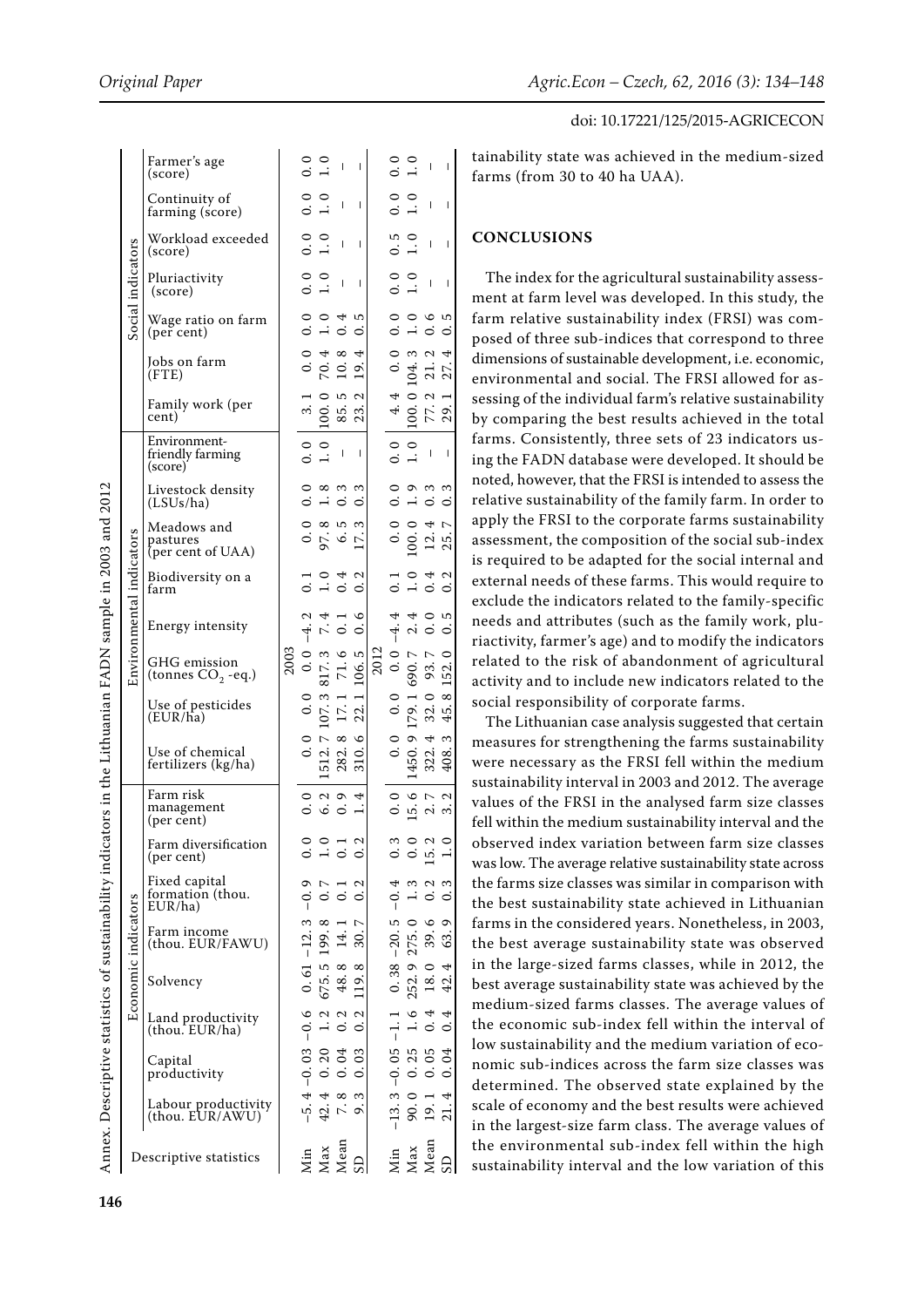sub-index across the analysed farm size classes was determined. It should be noted, that the differences of the farm environmental state increased within the decade. The average values of the social sub-index fell within the medium sustainability interval and the low variation between the social sub-index values were established. The performed social situation was similar in the considered farms size classes. Nonetheless, the social state in the large-sized farms was better than that in the small-sized farms.

The farm sustainability assessment by the FRSI allows for not only comparing the common relative sustainability state of family farms in the context of the best results achieved at the national level, but also determining the economic, environmental, and social issues of a farm or a group of farms. For example, the lowest FRSI was determined in the smallest-sized farm class in 2012. A detailed analysis of the normalized values of economic, environmental, and social indicators showed that this size class of farms faced the highest risk of abandonment of agricultural activity and other issues such as the unfavourable farmers' age, the lowest or one of the lowest labour productivity, the lowest level of the family farm income, the highest intensity of the fertilizer and pesticide use, the highest livestock density, the most passive participation in the agri-environmental programmes. Certain long-term issues like the low labour productivity level, the low family income, the high livestock density were determined for the years 2003 and 2012 as well.

# **REFERENCES**

- Astier M., García-Barrios L., Galvan-Miyosh, Y., Gonzalez-Esquivel C.E., Masera O.R. (2012): Assessing the sustainability of small farmer natural resource management systems. A critical analysis of the MESMIS program (1995–2010). Ecology and Society, 17: 25; doi: http:// dx.doi.org/10.5751/ES-04910-170325
- Barnes A.P., Thomson S.G. (2014): Measuring progress towards sustainable intensification: How far can secondary data go? Ecological Indicators, 36: 213–220; doi: http:// dx.doi.org/10.1016/j.ecolind.2013.07.001
- Binder C.R., Feola G., Steinberger J. K. (2010): Considering the normative, systemic and procedural dimensions in indicator-based sustainability assessments in agriculture. Environmental Impact Assessment Review, 30: 71–81; doi: 10.1016/j.eiar.2009.06.002
- Čiegis R. (2009): Development of sustainable agriculture in Lithuania. Management theory and studies for rural

business and infrastructure development, 16: 30–37 (in Lithuanian).

- Coderoni S., Bonati G., d'Angelo L., Longhitano D., Mambella M., Papaleo A., Vanino S. (2012): Using FADN data to estimate agricultural GHG emissions at farm level. Pacioli 20, Complex farms and sustainability in farm level data collection. Available at http://www.pacioli. org/Pu\_Papers.aspx?ID=24 (accessed February 2013).
- Dantsis T., Douma C., Giourga Ch., Loumou A., Polychronaki E.A. (2010): A methodological approach to assess and compare the sustainability level of agricultural plant production systems. Ecological Indicators, 10: 56–263; doi: 10.1016/j.ecolind.2009.05.007
- Diakaki C., Grigoroudis E., Stabouli M. (2006): A risk assessment approach in selecting environmental performance indicators. Management of Environmental Quality, 17: 126–139.
- FAO (1989): Sustainable development and natural resources management. The state of food and agriculture. FAO Agricultural series, 22: 69–99.
- FAO (2013): Sustainability Assessment of Food and Agriculture systems guidelines (SAFA). Version 3.0. Rome.
- Gerrard C.L., Padel S., Moakes S. (2012): The use of Farm Business Survey data to compare the environmental performance of organic and conventional farms. International Journal of Agricultural Management, 2: 5–16.
- Gomez-Limon J.A., Sanchez-Fernandez G. (2010): Empirical evaluation of agricultural sustainability using composite indicators. Ecological economics, 69: 1062–1075; doi: 10.1016/j.ecolecon.2009.11.027
- Guy G.B., Kibert C. J. (1998): Developing indicators of sustainability: US experience. Building Research and Information, 26: 39–45.
- Hardi P., Zdan T. (1997): Assessing Sustainable Development: Principles in Practice. International Institute for Sustainable Development, Winnipeg, Manitoba. Available at http://www.iisd.org/pdf/bellagio.pdf (accessed February 2010).
- Jalilian J. (2012): Sustainability assessment of wheat-sugar beet agroecosystem (Case study: Piranshahr County). International Journal of Agriculture and Crop Sciences, 4: 609–615.
- Krajnc D., Glavič P. (2005): A model for integrated assessment of sustainable development. Resources, Conservation and Recycling, 43: 189–208; doi: 10.1016/j. resconrec.2004.06.002
- Lockie S., Rockloff S., Helbers D., Lawrence K., Gorospe-Lockie M. (2005): A conceptual framework for selecting and testing potential social and community health indicators linked to changes in coastal resource management or condition. A discussion paper. Available at http://